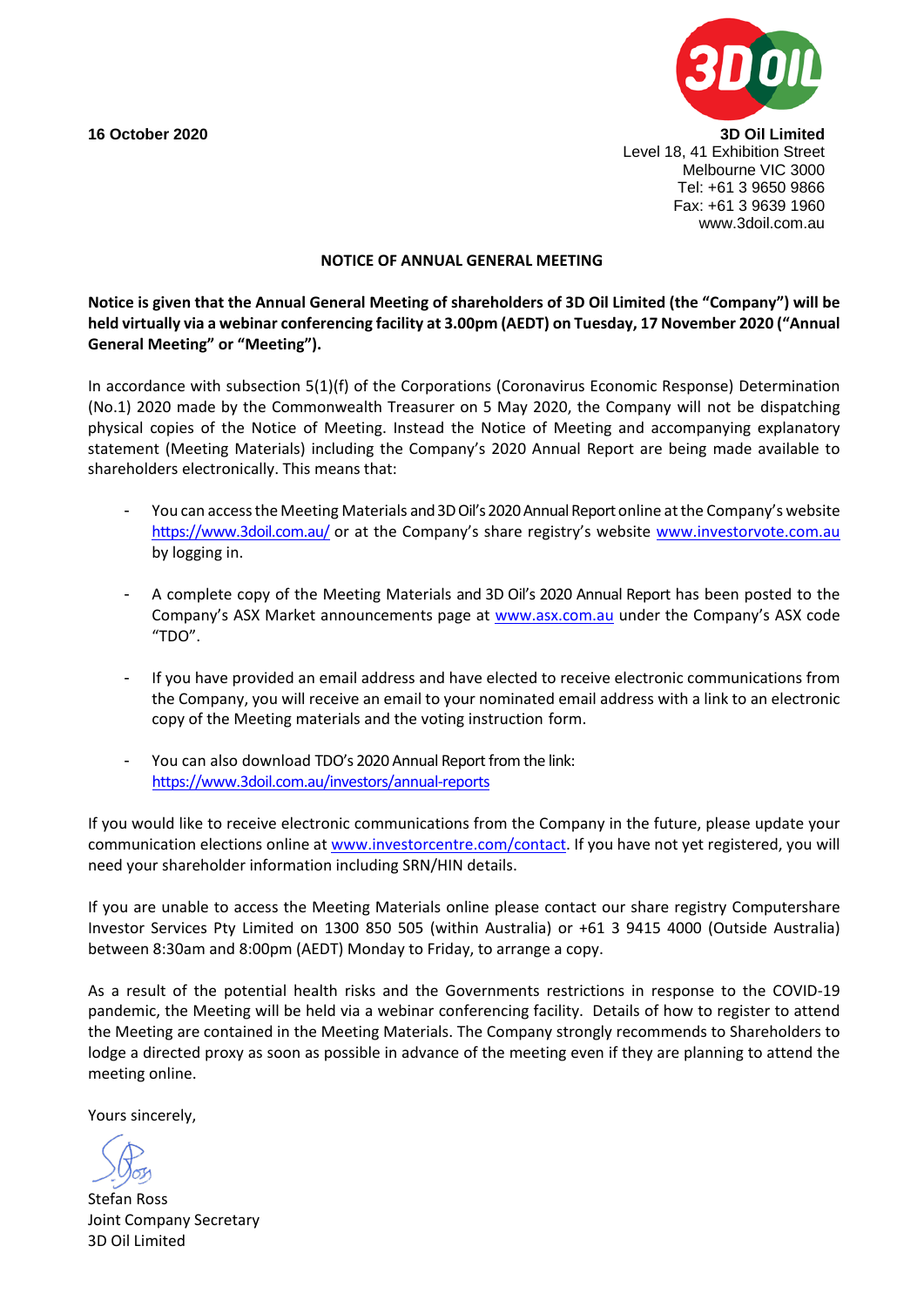

**3D OIL LIMITED ACN 105 597 279**

# **Notice of Annual General Meeting**

**Explanatory Statement and Proxy Form**

Date of Meeting: **Tuesday, 17 November 2020**

Time of Meeting: **3:00PM (AEDT)**

Due to the ongoing COVID-19 pandemic, the meeting will be held virtually via a webinar conferencing facility. If you are a shareholder who wishes to attend and participate in the virtual meeting, please register in advance as per the instructions outlined in this Notice of Meeting. Shareholders are strongly encouraged to lodge their completed proxy forms in accordance with the instructions in this Notice of Meeting.

Following recent modifications brought to the Corporations Act 2001 and the Corporations Regulations 2001 under the Corporations (Coronavirus Economic Response) Determination (no.1) 2020, **no hard copy** of the Notice of Annual General Meeting and Explanatory Statement will be circulated. The Notice of Meeting has been given to those entitled to receive by use of one or more technologies. The Notice of Meeting is also available on the Australian Securities Exchange announcement platform and on the Company's website: [www.3doil.com.au.](http://www.3doil.com.au/)

*This Notice of Annual General Meeting and Explanatory Statement should be read in its entirety. If shareholders are in doubt as to how they should vote, they should seek advice from their accountant, solicitor or other professional advisor without delay*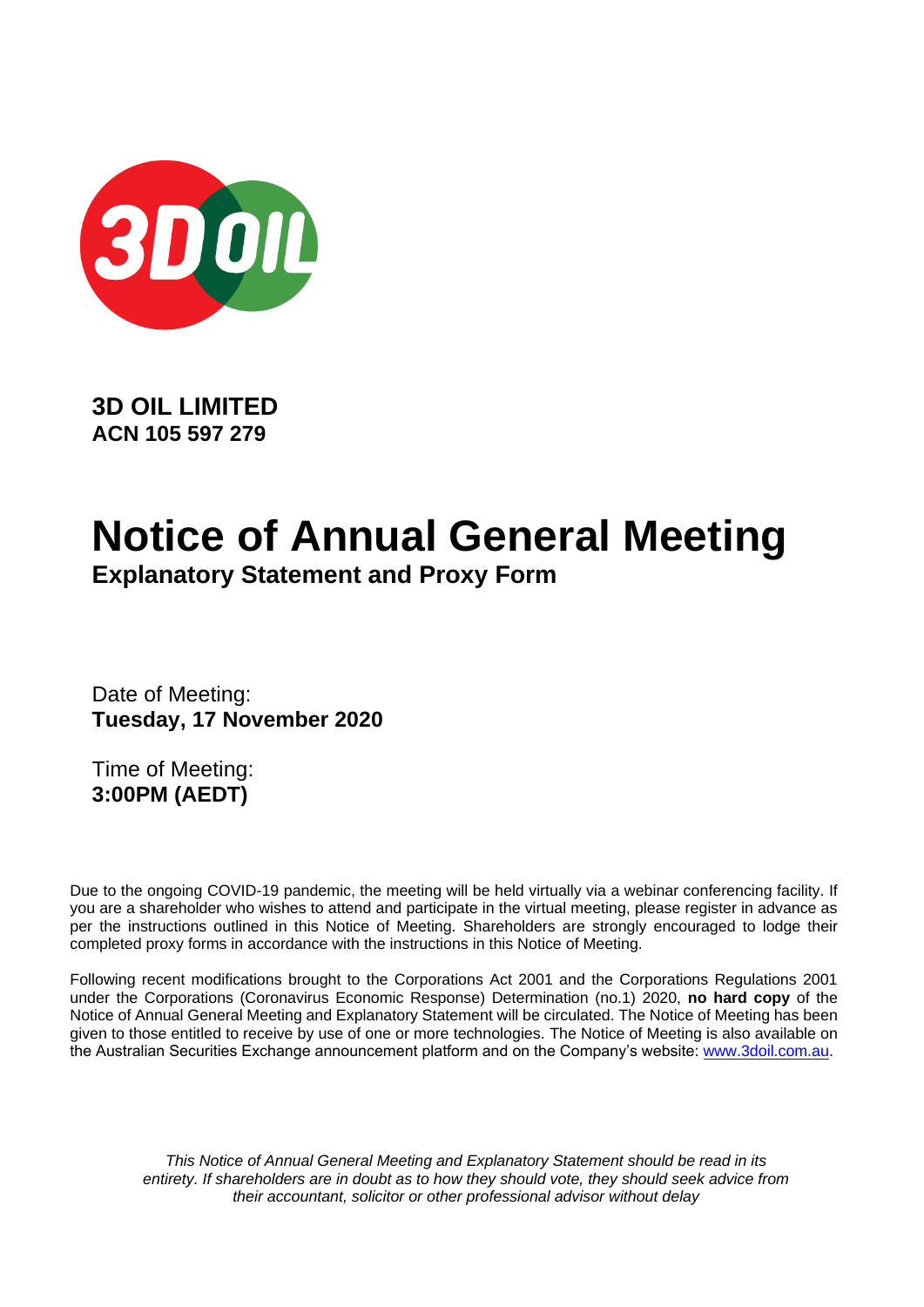### **3D OIL LIMITED**

**ACN 105 597 279**

**Registered office: Level 18, 41 Exhibition Street, Melbourne, Victoria 3000**

#### **NOTICE OF ANNUAL GENERAL MEETING**

#### **Notice is hereby given that the Annual General Meeting of Members of 3D Oil Limited (the "Company") will be held virtually via a webinar conferencing facility at 3:00pm (AEDT) on Tuesday, 17 November 2020.**

The health and safety of members and personnel, and other stakeholders, is the highest priority and the Company is acutely aware of the current circumstances resulting from COVID-19. While the COVID-19 situation remains volatile and uncertain, based on the best information available to the Company at the time of preparing the Notice of Annual General Meeting ('**'Notice''**), the Company intends to conduct a poll on the resolutions in the Notice using the proxies filed prior to the Meeting.

Shareholders are strongly encouraged to submit their proxies as early as possible and in any event prior to the cut-off for proxy voting as set out in the Notice. To lodge your proxy, please follow the directions on your personalised proxy form which will be delivered to you by email or post (depending on your communication preferences).

Shareholders attending the AGM virtually will be able to ask questions and the Company has made provision for Shareholders who register their attendance before the start of the meeting to also cast their votes on the proposed resolutions. Shareholders who intend to join the AGM are asked to dial-in 30 minutes prior to the start of the meeting to allow the Company to take your details. The virtual meeting can be attended using the following details:

| When:  | Tuesday, 17 November 2020 at 3.00pm (AEDT) |
|--------|--------------------------------------------|
| Topic: | 3D Oil Limited Annual General Meeting      |

#### **Register in advance for this webinar:**

[https://us02web.zoom.us/webinar/register/WN\\_uiAmTKPPStanDP4u-Ikctg](https://us02web.zoom.us/webinar/register/WN_uiAmTKPPStanDP4u-Ikctg)

After registering, you will receive a confirmation email containing information about joining the meeting. The Company strongly recommends its Shareholders to lodge a directed proxy as soon as possible in advance of the meeting even if they are planning to attend the meeting online.

The Company is happy to accept and answer questions submitted prior to the meeting by email to [sross@leydinfreyer.com.au.](mailto:sross@leydinfreyer.com.au) Where a written question is raised in respect of the key management personnel of the Company or the resolutions to be considered at the meeting, the Company will address the relevant question during the course of the meeting or by written response after the Meeting (subject to the discretion of the Company not to respond to unreasonable and/or offensive questions). If the situation in relation to COVID-19 were to change in a way that affected the position above, the Company will provide a further update ahead of the Meeting by releasing an announcement to ASX.

Any shareholders who wish to attend the AGM online should therefore monitor the Company's website and its ASX announcements for any updates about the AGM. If it becomes necessary or appropriate to make alternative arrangements for the holding or conducting of the meeting, the Company will make further information available through the ASX website at asx.com.au (ASX: TDO) and on its website at [www.3doil.com.au.](http://www.3doil.com.au/)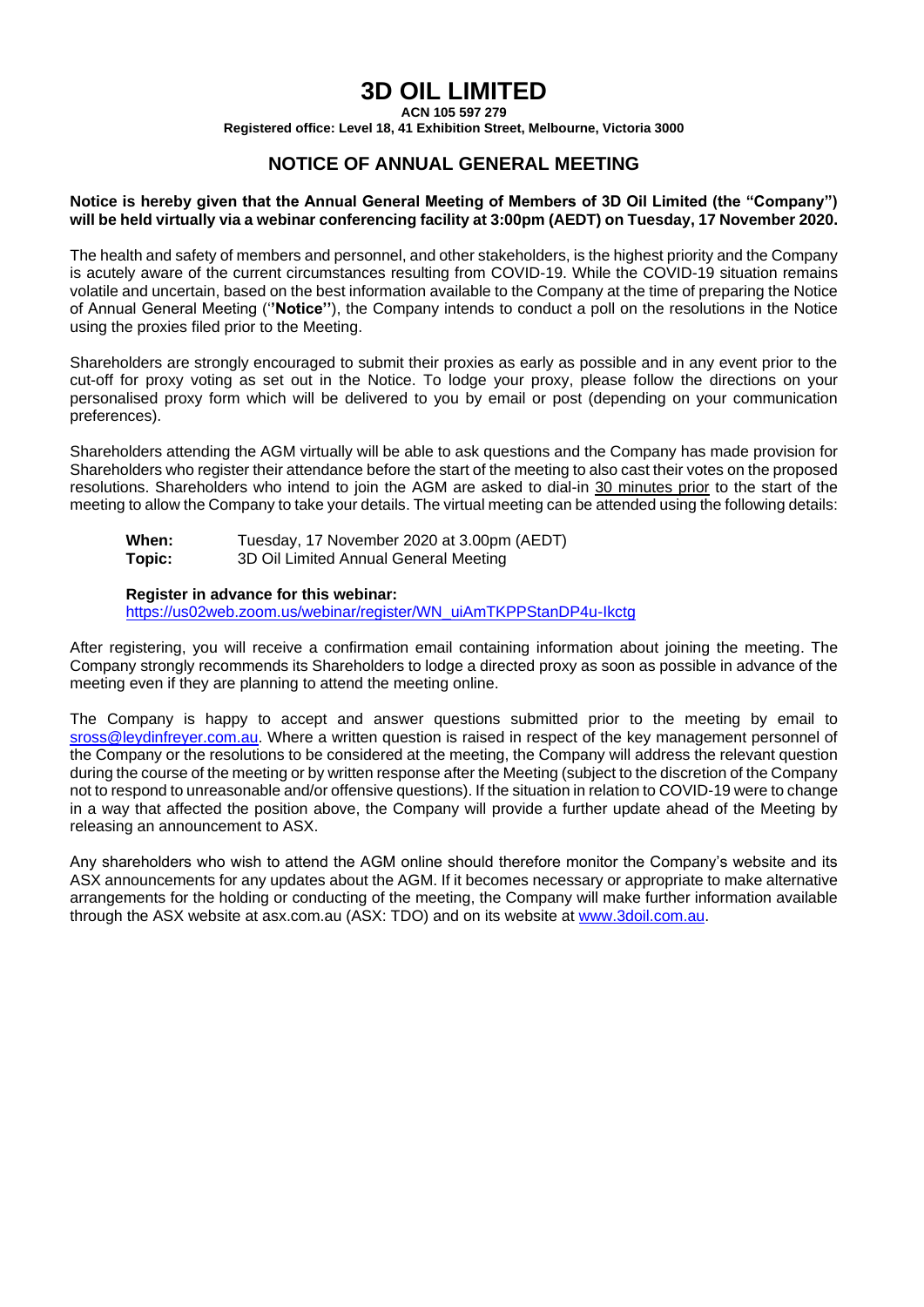### **3D OIL LIMITED**

**ACN 105 597 279**

**Registered office: Level 18, 41 Exhibition Street, Melbourne, Victoria 3000**

## **AGENDA**

The Explanatory Statement and proxy form which accompany and form part of this Notice, include defined terms and describe in more detail the matters to be considered. Please consider this Notice, the Explanatory Statement and the proxy form in their entirety.

#### **ORDINARY BUSINESS**

#### **Receipt and consideration of Accounts & Reports**

To receive and consider the Financial Report of the Company and the Directors' Report (including the Remuneration Report) and Auditor's Report as set out in the Company's Annual Report for the year ended 30 June 2020.

*Note: Except for as set out in Resolution 1, there is no requirement for shareholders to approve these reports. Accordingly, no resolution will be put to shareholders on this item of business.*

#### **Resolution 1: Adoption of Remuneration Report**

To consider and, if thought fit, to pass the following resolution as an **ordinary resolution**:

*"That for the purpose of section 250R(2) of the Corporations Act 2001 and for all other purposes, the Remuneration Report (included in the Directors' report) for the financial year ended 30 June 2020 be adopted."*

#### **Resolution 2: Re-election of Mr Ian Tchacos as a Director of the Company**

To consider and, if thought fit, pass the following resolution as an **ordinary resolution**:

*"That Mr Ian Tchacos, who retires by rotation as a Director in accordance with the Constitution of the Company and being eligible, offers himself for re-election as a Director of the Company."*

#### **Resolution 3: Adoption of Equity Incentive Plan**

To consider and, if thought fit, pass the following resolution as an **ordinary resolution**:

*"That pursuant to and in accordance with ASX Listing Rule 7.2 Exception 13(b), and for all other purposes including section 259B and 260C of the Corporations Act 2001 (Cth), approval is given for the Company to adopt an equity incentive scheme, being the proposed "Equity Incentive Plan" (EIP) and to issue under the EIP up to the greater of 13,259,418 equity securities or the number of equity securities which is equal to 5% of the number of issued ordinary shares of the Company at the time of the applicable issue, as described in the Explanatory Statement which accompanies and forms part of this Notice of Meeting."*

#### **Resolution 4: Approval to Grant Performance Rights to Mr Ian Tchacos**

To consider and, if thought fit, pass the following resolution as an **ordinary resolution**:

*"That, for the purposes of Listing Rule 10.11 and for all other purposes, approval be given to grant 112,903 Performance Rights in the Company to Mr Ian Tchacos, a Non-Executive Director of the Company, on the terms and conditions set out in the Explanatory Statement accompanying the Notice of Meeting."*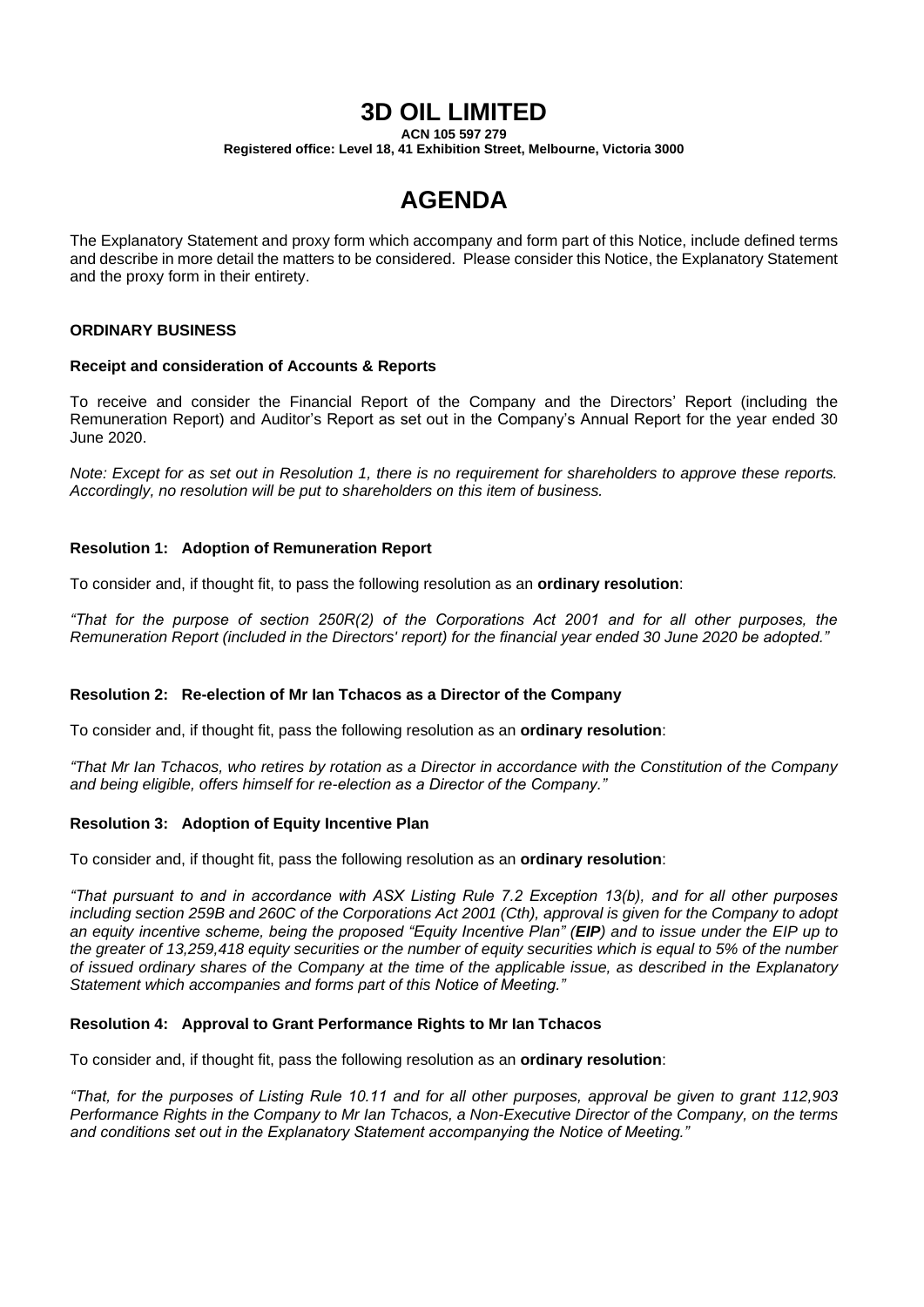#### **Resolution 5: Approval to Grant Performance Rights to Mr Leo De Maria**

To consider and, if thought fit, pass the following resolution as an **ordinary resolution**:

*"That, for the purposes of Listing Rule 10.11 and for all other purposes, approval be given to grant 112,903 Performance Rights in the Company to Mr Leo De Maria, a Non-Executive Director of the Company, on the terms and conditions set out in the Explanatory Statement accompanying the Notice of Meeting."*

#### **SPECIAL BUSINESS**

#### **Resolution 6: Approval to amend the Company's Constitution**

To consider and, if thought fit, pass the following resolution as a **special resolution**:

*"That, for the purposes of Section 136(2) of the Corporations Act and for all other purposes, approval is given that the constitution of 3D Oil Limited is amended in the manner set out in the Explanatory Statement, with effect from the conclusion of the meeting."* 

#### **Resolution 7: Approval of 10% Placement Facility**

To consider and, if thought fit, pass the following resolution as a **special resolution**:

*""That, pursuant to and in accordance with Listing Rule 7.1A and for all other purposes, Shareholders approve the issue of Equity Securities up to 10% of the issued capital of the Company (at the time of the issue) calculated in accordance with the formula prescribed in Listing Rule 7.1A.2 and on the terms and conditions in the Explanatory Statement"*

#### **BY ORDER OF THE BOARD**

**Stefan Ross Joint Company Secretary** Dated: 16 October 2020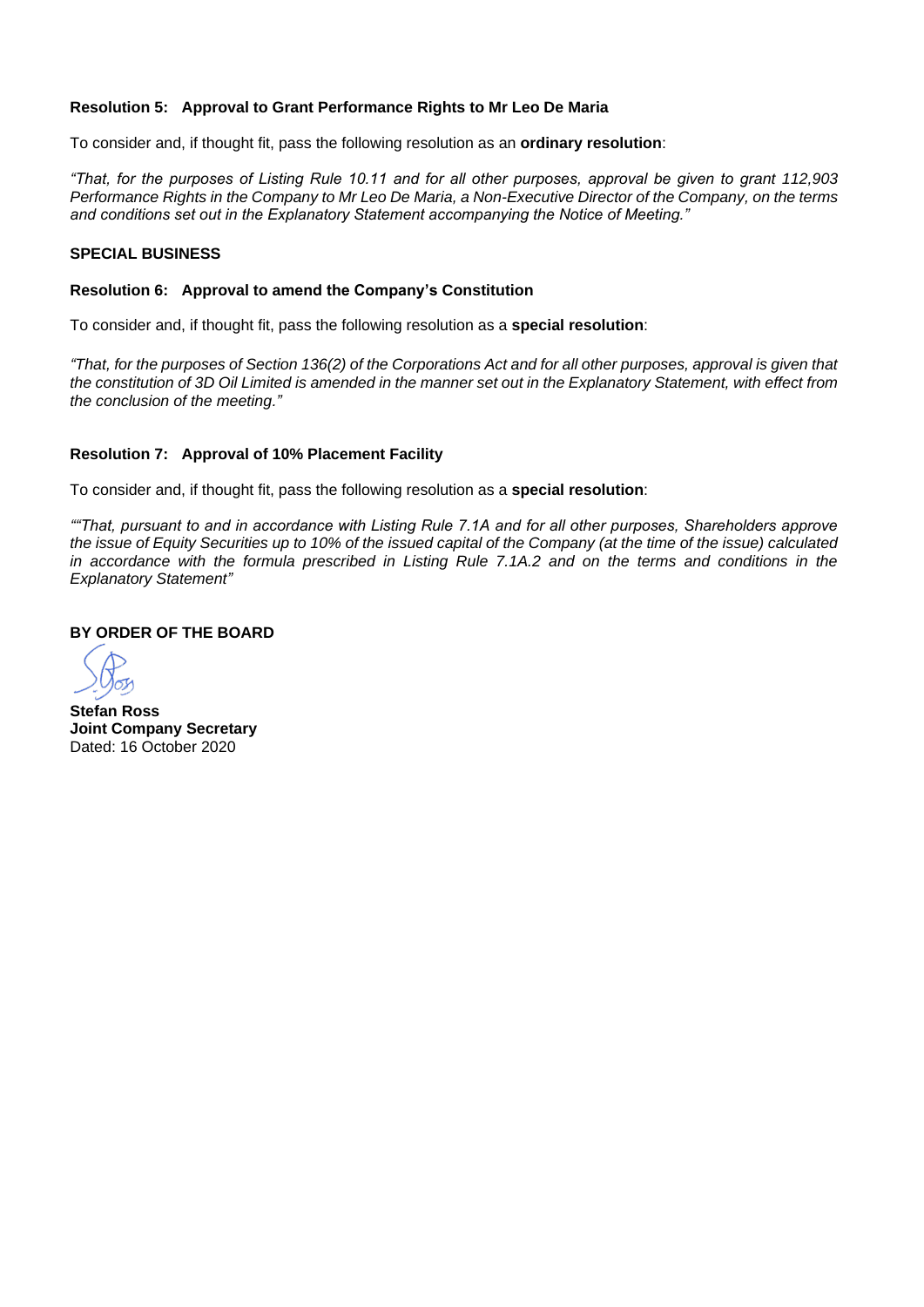#### **Notes**

- **1. Entire Notice:** The details of the resolution contained in the Explanatory Notes accompanying this Notice of Meeting should be read together with, and form part of, this Notice of Meeting.
- **2. Record Date:** The Company has determined that for the purposes of the Annual General Meeting, shares will be taken to be held by the persons who are registered as holding the shares at 7.00pm (AEDT) on the date 48 hours before the date of the Annual General Meeting. Only those persons will be entitled to vote at the Annual General Meeting and transfers registered after that time will be disregarded in determining entitlements to attend and vote at the Annual General Meeting.

#### **3. Proxies**

- a. Votes at the Annual General Meeting may be given personally or by proxy, attorney or representative.
- b. Each shareholder has a right to appoint one or two proxies.
- c. A proxy need not be a shareholder of the Company.
- d. If a shareholder is a company it must execute under its common seal or otherwise in accordance with its constitution or the Corporations Act.
- e. Where a shareholder is entitled to cast two or more votes, the shareholder may appoint two proxies and may specify the proportion of number of votes each proxy is appointed to exercise.
- f. If a shareholder appoints two proxies, and the appointment does not specify the proportion or number of the shareholder's votes, each proxy may exercise half of the votes. If a shareholder appoints two proxies, neither proxy may vote on a show of hands.
- g. A proxy must be signed by the shareholder or his or her attorney who has not received any notice of revocation of the authority. Proxies given by corporations must be signed in accordance with corporation's constitution and Corporations Act.
- h. To be effective, Proxy Forms must be received by the Company's share registry (Computershare Investor Services Pty Limited) no later than 48 hours before the commencement of the Annual General Meeting, this is no later than 3:00pm (AEDT) on Sunday, 15 November 2020. Any proxy received after that time will not be valid for the scheduled meeting.

#### **4. Corporate Representative**

Any corporate shareholder who has appointed a person to act as its corporate representative at the Meeting should provide that person with a certificate or letter executed in accordance with the Corporations Act authorising him or her to act as that company's representative. The authority may be sent to the Company and/or registry in advance of the Meeting or handed in at the Meeting when registering as a corporate representative.

#### **5. How the Chairman will vote Undirected Proxies**

Subject to the restrictions set out in Notes 6 and 7 below, the Chair of the meeting will vote undirected proxies in favour of all of the proposed resolutions.

#### **6. Voting Exclusion Statement:**

#### **Resolution 1**

In accordance with sections 250R(4) and 250BD(1) of the Corporations Act, a vote must not be cast (in any capacity), and the Company will disregard any votes purported to be cast, on this resolution by, or on behalf of, a member of the Key Management Personnel, details of whose remuneration are included in the remuneration report, or a closely related party of such a member (**KMP voter**), unless the KMP voter is casting a vote on this resolution as a proxy for a person who is not a KMP voter and either:

- (a) the KMP voter is appointed as a proxy by writing that specifies the way the proxy is to vote on the resolution; or
- (b) the KMP voter is the Chair of the meeting and the appointment of the Chair as proxy:
	- a. does not specify the way the proxy is to vote on the resolution; and
	- b. expressly authorises the chair to exercise the proxy even if the resolution is connected directly or indirectly with the remuneration of a member of the key management personnel for the Company or the consolidated entity.

If the Chair of the Meeting is appointed as a proxy for a person who is permitted to vote on this resolution, the Chair will vote any proxies which do not indicate on their Proxy Form the way the Chair must vote, in favour of this resolution.

A further restriction also applies to Key Management Personnel and their closely related parties voting undirected proxies on 1 – see **Restriction on KMPs voting undirected proxies** below.

#### **Resolution 2**

There are no voting exclusions on this resolution.

#### **Resolution 3**

The Company will disregard any votes cast in favour on this resolution by or on behalf of a person who is eligible to participate in the EIP and any associates.

However, this does not apply to a vote cast in favour of a resolution by:

- (a) a person as proxy or attorney for a person who is entitled to vote on the resolution, in accordance with directions given to the proxy or attorney to vote on the resolution in that way; or
- (b) the chair of the meeting as proxy or attorney for a person who is entitled to vote on the resolution in accordance with a direction given to the chair to vote on the resolution as the chair decides; or
- (c) a holder acting solely in a nominee, trustee, custodial or other fiduciary capacity on behalf of a beneficiary provided the following conditions are met:
	- the beneficiary provides written confirmation to the holder that the beneficiary is not excluded from voting, and is not an associate of a person excluded from voting, on the resolution; and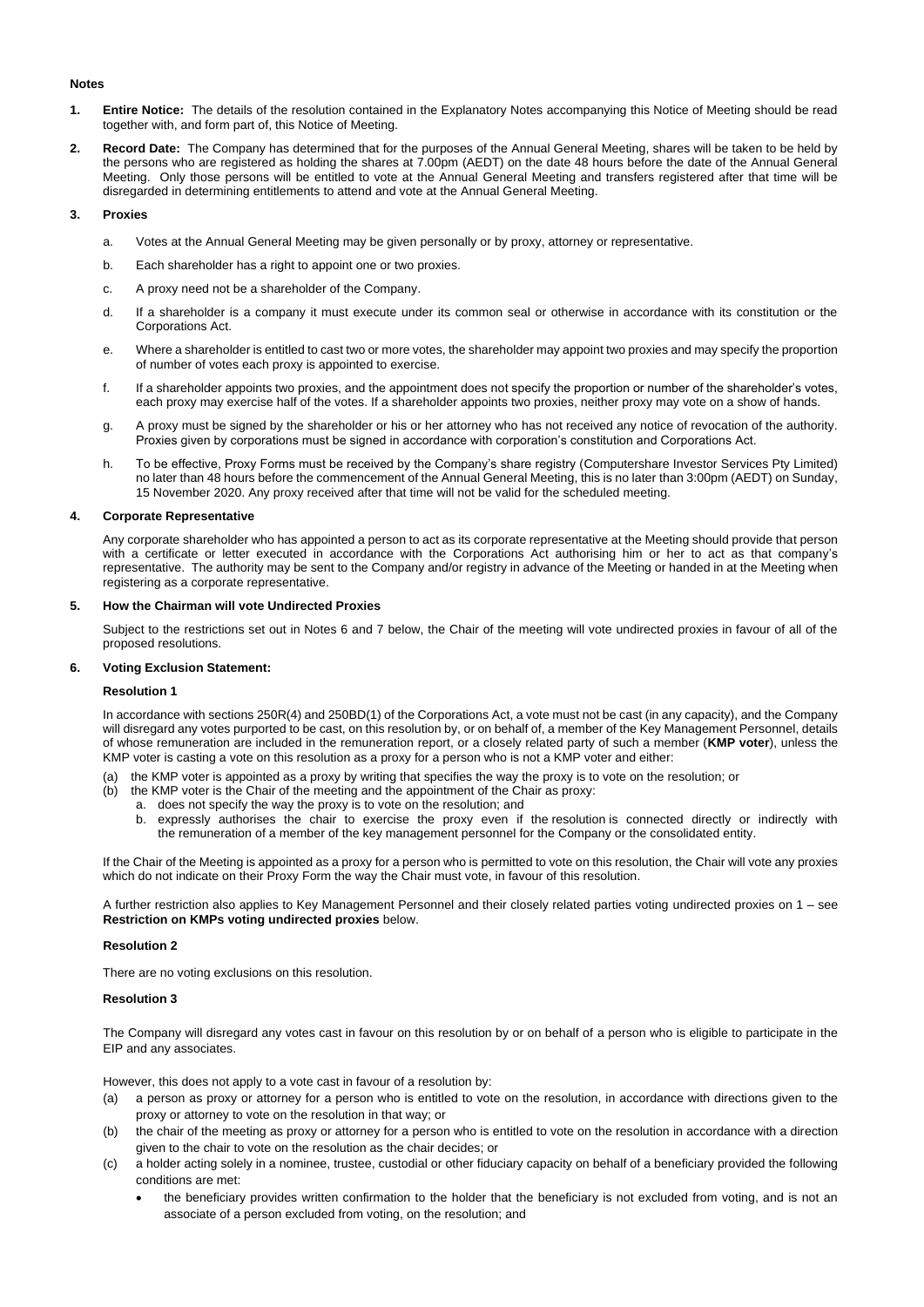• the holder votes on the resolution in accordance with directions given by the beneficiary to the holder to vote in that way.

A further restriction also applies to Key Management Personnel and their closely related parties voting undirected proxies on these resolutions – see **Restriction on KMPs voting undirected proxies** below.

#### **Resolutions 4 and 5**

The Company will disregard any votes cast in favour of Resolutions 4 and 5 by or on behalf of Mr Ian Tchacos and Mr Leo De Maria respectively, or any person(s) who will obtain a material benefit as a result of the proposed issue (except a benefit solely by reason of being a holder of ordinary securities in the entity), or an associate of person referred to in the preceding paragraph.

However, this does not apply to a vote cast in favour of the resolution by:

- a) a person as a proxy or attorney for a person who is entitled to vote on the resolution, in accordance with directions given to the proxy or attorney to vote on the resolution in that way; or
- b) the chair of the meeting as proxy or attorney for a person who is entitled to vote on the resolution, in accordance with a direction given to the chair to vote on the resolution as the chair decides; or
- c) a holder acting solely in a nominee, trustee, custodial or other fiduciary capacity on behalf of a beneficiary provided the following conditions are met:
	- i. the beneficiary provides written confirmation to the holder that the beneficiary is not excluded from voting, and is not an associate of a person excluded from voting, on the resolution; and
	- ii. the holder votes on the resolution in accordance with directions given by the beneficiary to the holder to vote in that way.

A further restriction also applies to Key Management Personnel and their closely related parties voting undirected proxies on these resolutions – see **Restriction on KMPs voting undirected proxies** below.

#### **Resolution 6**

There are no voting exclusions on this resolution.

#### **Resolution 7**

As at the date of dispatch of this Notice, the Company is not proposing to make an issue of Equity Securities under Listing Rule 7.1A.2 and, therefore, a voting exclusion statement is not required by Listing Rule 7.3A.7.

#### **7. Restriction on KMPs voting undirected proxies:**

A vote must not be cast as proxy on any of Resolution 1 or Resolutions 3 to 5 by a member of the Key Management Personnel (as defined by the Corporations Act) or a closely related party of Key Management Personnel.

However, a person described above (a "**Restricted Voter**") may cast a vote on any of Resolution 1 or Resolutions 3 to 5 as a proxy if: (a) The Restricted Voter is appointed as a proxy by writing that specifies the way the proxy is to vote on the resolution(s); and

(b) The Chair is the Restricted Voter and the written appointment of the Chair as proxy does not specify the way the proxy is to vote on the resolution(s) or expressly authorises the Chair to exercise the proxy even though the resolution(s) is or are connected with the remuneration of a member of the Key Management Personnel.

If you appoint the Chair as your proxy and you do not direct the Chair how to vote, you will be expressly authorising the Chair to exercise the proxy even if the relevant resolution is connected directly or indirectly with the remuneration of a member of the Key Management Personnel for the Company.

#### **8. Enquiries**

Shareholders are invited to contact the Joint Company Secretary, Stefan Ross on +61 3 9650 9866 if they have any queries in respect of the matters set out in these documents.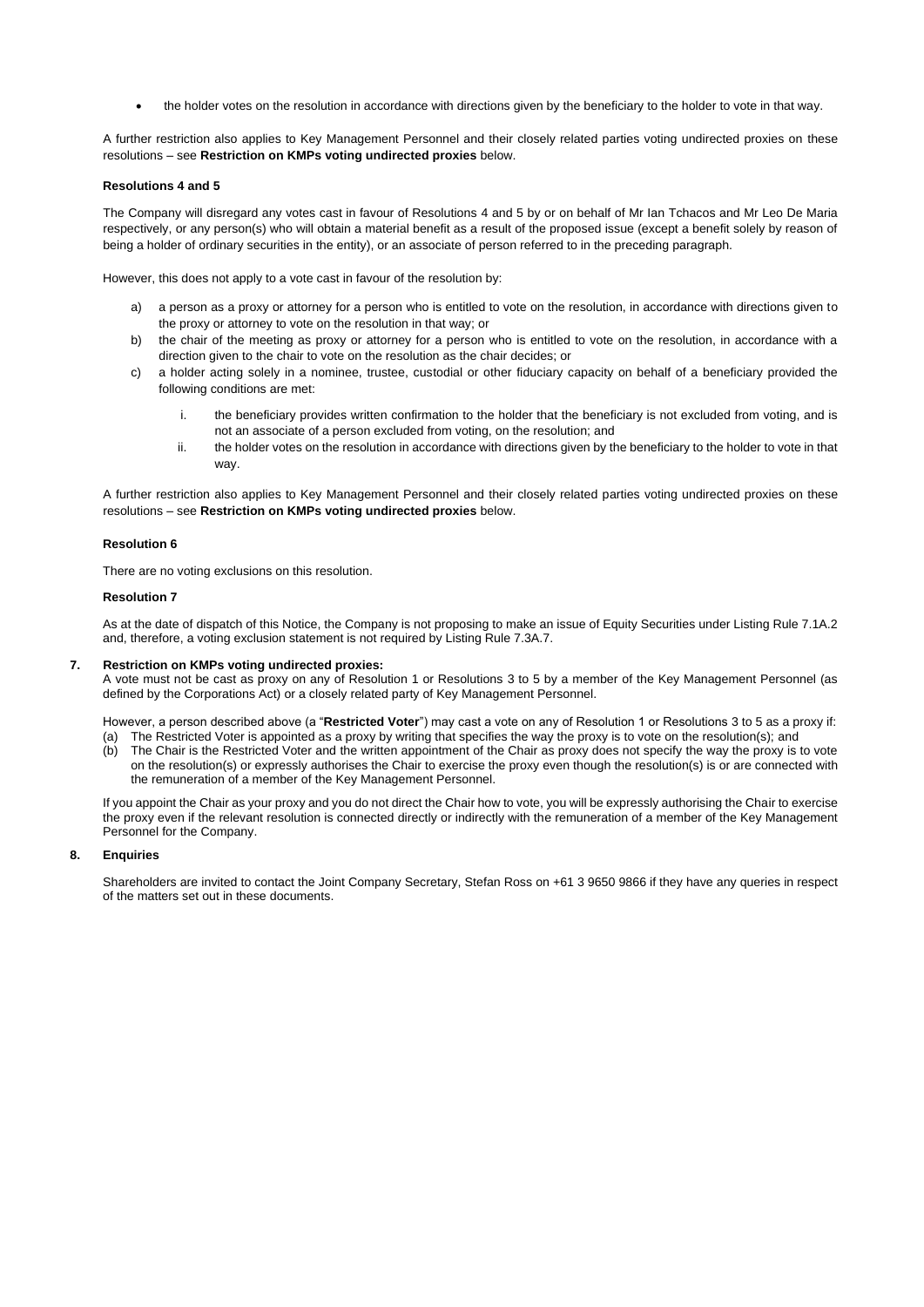#### **EXPLANATORY STATEMENT**

#### **Purpose of Information**

This Explanatory Statement ("Statement") accompanies and forms part of the Company's Notice of Annual General Meeting ("Notice") for the 2020 Annual General Meeting ("Meeting") to be held virtually via a webinar conferencing facility at 3.00pm (AEDT) on Tuesday, 17 November 2020.

The Notice incorporates, and should be read together, with this Statement

#### **Receipt and consideration of Accounts & Reports**

A copy of the Annual Report for the financial year ending 30 June 2020 which incorporates the Company's financial report, reports of the Directors (including the Remuneration Report and the auditors) is not enclosed as there is no longer a requirement for the Company to incur the printing and distribution costs associated with doing so for all shareholders. You may obtain a copy free of charge in hard copy form by contacting the Company by phone at +61 3 9650 9866, and you may request that this occurs on a standing basis for future years.

Alternatively you may access the Annual Report at the Company's website [www.3doil.com.au](http://www.3doil.com.au/) or via the Company's announcement platform on ASX. Except as set out in Resolution 1, no resolution is required on these reports.

Shareholders will have the opportunity to ask questions about or make comments on the 2020 Annual Report and the management of the Company. The auditor will be invited to attend, to answer questions about the audit of the Company's 2020 Annual Financial Statements.

#### **Resolution 1: Adoption of Remuneration Report**

#### *Background*

Section 250R(2) of the Corporations Act requires that a resolution to adopt the Remuneration Report must be put to the vote at the Annual General Meeting. The vote on this Resolution is advisory only and does not bind the Directors or the Company.

The Remuneration Report is set out in the Directors' Report in the Company's 2020 Annual Report. The Remuneration Report sets out the Company's remuneration arrangements for the Directors and senior management of the Company.

In accordance with Section 250SA of the Corporations Act 2001, Shareholders will be provided with a reasonable opportunity to ask questions concerning, or make comments on, the Remuneration Report at the Annual General Meeting.

In accordance with Division 9 of Part 2G.2 of the Corporations Act, if twenty five (25%) per cent or more of votes that are cast are voted against the adoption of the Remuneration Report at two consecutive Annual General Meetings, Shareholders will be required to vote at the second of those Annual General Meetings on a resolution (a "spill resolution") that another meeting be held within 90 days at which all of the Company's Directors (other than the Managing Director) must go up for re-election.

It is noted that at the Company's last Annual General Meeting, the votes cast against the Remuneration Report represented less than twenty five (25%) per cent of the total votes cast and accordingly, a spill resolution will not under any circumstances be required for the Annual General Meeting.

The Directors will consider the outcome of the vote and comments made by Shareholders on the Remuneration Report at the Meeting when reviewing the Company's remuneration policies.

#### *Board Recommendation*

Noting that each Director has a personal interest in their own remuneration from the Company (as such interests are described in the Remuneration Report) and, as described in the voting exclusions on this resolution (set out in the Notice of AGM), that each Director (or any Closely Related Party of a Director) is excluded from voting their shares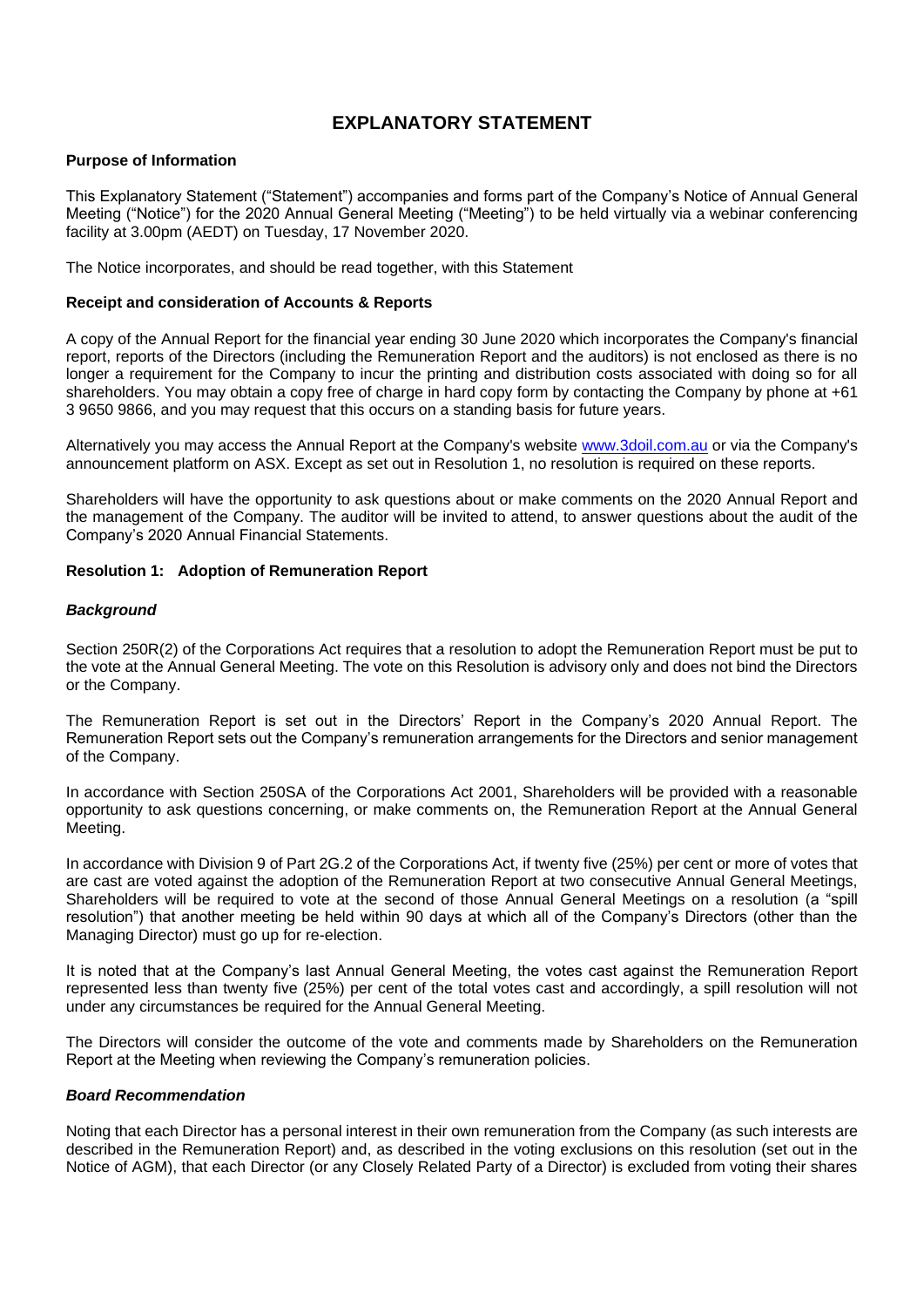on this resolution, the Directors unanimously recommend that shareholders vote in favour of Resolution 1 to adopt the Remuneration Report.

#### *Voting Exclusions*

Refer to Note 6 and 7 for voting exclusions.

#### **Resolution 2: Re-election of Mr Ian Tchacos as a Director of the Company**

#### *Background*

The Constitution of the Company requires that at every Annual General Meeting, at least one Director must retire from office and provides that such Directors are eligible for re-election at the meeting. Mr Ian Tchacos retires by rotation and, being eligible, offers himself for re-election.

Ian Tchacos is an oil and gas professional with over 30 years international experience in corporate development and strategy, mergers and acquisitions, petroleum exploration, development and production operations, decision analysis, commercial negotiation, oil and gas marketing and energy finance. He has a proven management track record in a range of international energy company environments. Ian is currently Executive Chairman of ADX Energy Ltd (ASX: ADX).

#### *Board Recommendation*

The Board (with Mr Tchacos abstaining), recommends that shareholders vote in favour of the re-election of Mr Tchacos.

#### *Voting Exclusions*

There are no voting exclusions on this resolution.

#### **Resolution 3: Adoption of Equity Incentive Plan**

#### *Background*

Shareholders approved a set of Employee Incentive Plan rules on 2 November 2017 which expired for Listing Rule purposes after three years from the date of approval. The Company is now seeking Shareholder approval to adopt a new Equity Incentive Plan (**EIP**) in order to assist in the motivation, retention and reward of employees of the Company. A copy of these rules is available on the Company website at [https://www.3doil.com.au/about/corporate](https://www.3doil.com.au/about/corporate-governance)[governance.](https://www.3doil.com.au/about/corporate-governance) The EIP is seeking to replace the previous shareholders approved Employee Incentive Plan.

The Board is committed to incentivising and retaining the Company's Directors, employees and consultants in a manner which promotes alignment of their interests with shareholder interests. Additionally, the Board considers equity-based compensation an integral component of the Company's remuneration platform as it allows it to be fiscally prudent by conserving cash resources while still enabling it to offer market-competitive remuneration arrangements.

The Plan will enable employees, Directors or such other persons as the Board should deem fit, to receive shares, options to acquire shares in the Company, other securities, or rights or interests such as performance rights.

No directors or their associates can or will be issued shares, options or other securities or rights under the Plan unless shareholder approval of specific issues to them is obtained. Under the Plan the Company may acquire shares on market to be held on trust for directors or their associates.

Approval is sought to issue up to 13,259,418 equity securities (shares, options or other rights including performance rights each conditionally entitling the applicable holder to one fully paid ordinary shares upon exercise or achievement of the applicable milestone). Any additional issues under the Plan above that number would require further shareholder approval, unless the total number of securities issued does not exceed 5% of the then issued shares of the Company.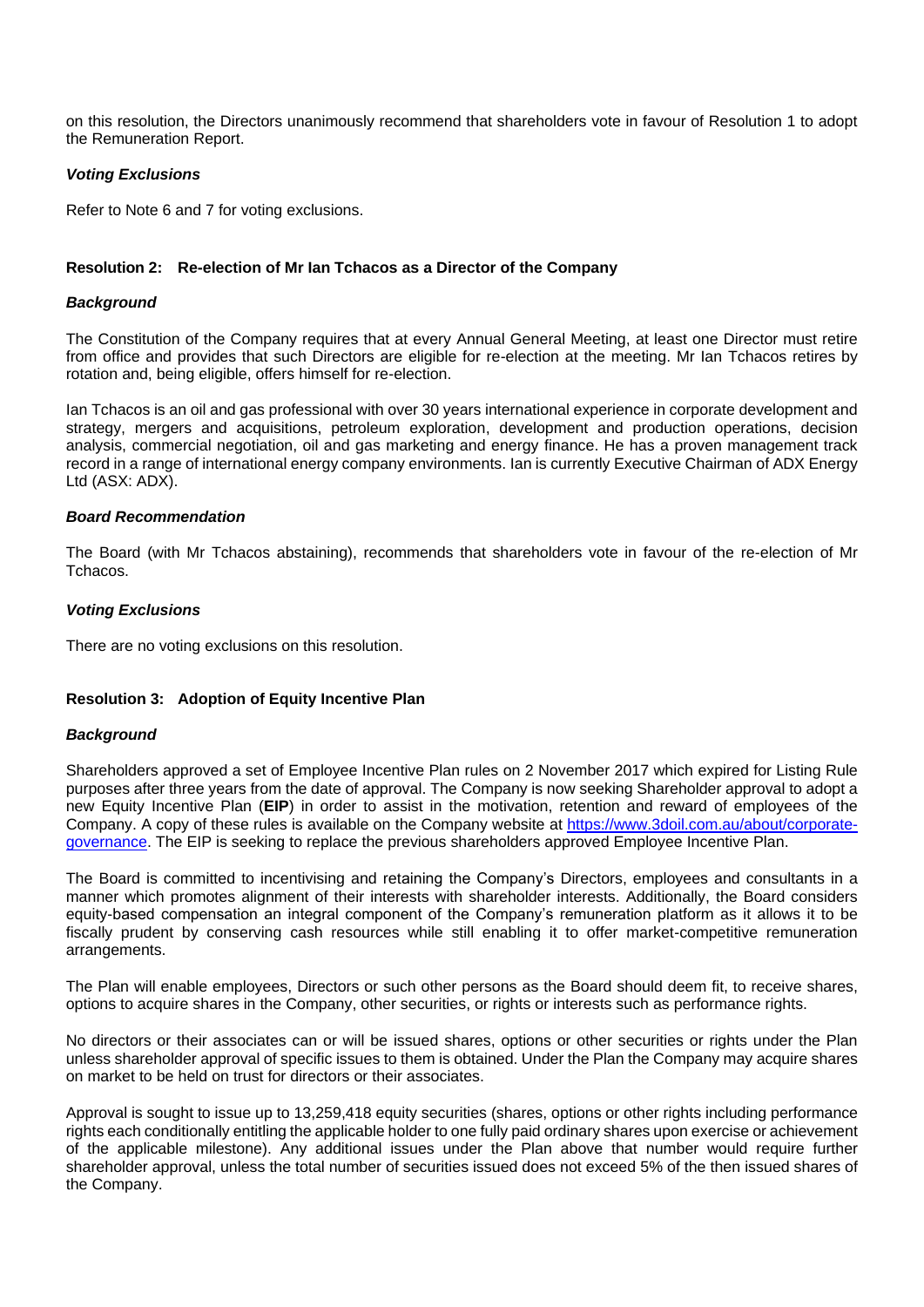The objects of the Plan are to:

- provide eligible employees with an additional incentive to work to improve the performance of the Company;
- attract and retain eligible employees essential for the continued growth and development of the Company;
- promote and foster loyalty and support amongst eligible employees for the benefit of the Company;
- enhance the relationship between the Company and eligible employees for the long-term mutual benefit of all parties; and
- provide eligible employees with the opportunity to acquire shares, options, or rights in the Company, in accordance with the Plan.

#### *ASX Listing Rules*

ASX Listing Rule 7.1 requires that shareholder approval is required for an issue of securities if the securities will, when aggregated with the securities issued by the entity during the previous 12 months, exceed 15% of the number of securities on issue at the commencement of that 12-month period.

ASX Listing Rule 7.2 exception 13(b) provides an exception to ASX Listing Rule 7.1 for securities issued under an employee incentive scheme within 3 years after shareholder approval of the scheme. The Company therefore seeks approval of the Plan under ASX Listing Rule 7.2 Exception 13(b) so that issues of securities under the Plan do not impede the capacity of the Company to issue up to a further 15% of its capital without shareholder approval.

Since 2 November 2017, the date on which Shareholders approved the previous Employee Incentive Plan, the Company has not issued any securities under the Employee Incentive Plan. Currently, there are no Unlisted Options and no Performance Rights on issue pursuant to the Employee Incentive Plan.

#### *Summary of material terms and conditions of the Company's EIP*

A summary of material terms and conditions of the Company's EIP is set out below. For full details of the EIP, please refer to the rules themselves which are accessible in the manner stated above.

- The EIP sets out the framework for the offer of Shares, Options or Performance Rights by the Company, and is typical for a document of this nature.
- In making its decision to issue Shares, Options or Performance Rights, the Board may decide the number of securities and the vesting conditions which are to apply in respect of the securities. The Board has broad flexibility to issue Shares, Options or Performance Rights having regard to a range of potential vesting criteria and conditions.
- In certain circumstances, unvested Options or Performance Rights will immediately lapse and any unvested Shares held by the participant will be forfeited if the relevant person is a "bad leaver" as distinct from a "good leaver".
- If a participant acts fraudulently or dishonestly or is in breach of their obligations to the Company or its subsidiaries, the Board may determine that any unvested Performance Rights or Options held by the participant immediately lapse and that any unvested Shares held by the participant be forfeited.
- In certain circumstances, Shares, Performance Rights or Options can vest early, including following a change of control or other events of a similar nature. For the purposes of this rule, a relevant control event occurs in a number of scenarios in which a third party may acquire 50% or more of the Company's Shares.
- The total number of Shares that would be issued were each Option, Performance Right and Share under the EIP exercised or vested (as applicable), plus the number of Shares issued in the previous three years under the EIP, must not, at any time, exceed 5% of the total number of Company Shares on issue. Shares issued under the EIP will rank equally in all respects with other Shares and the Company must apply for the quotation of such Shares.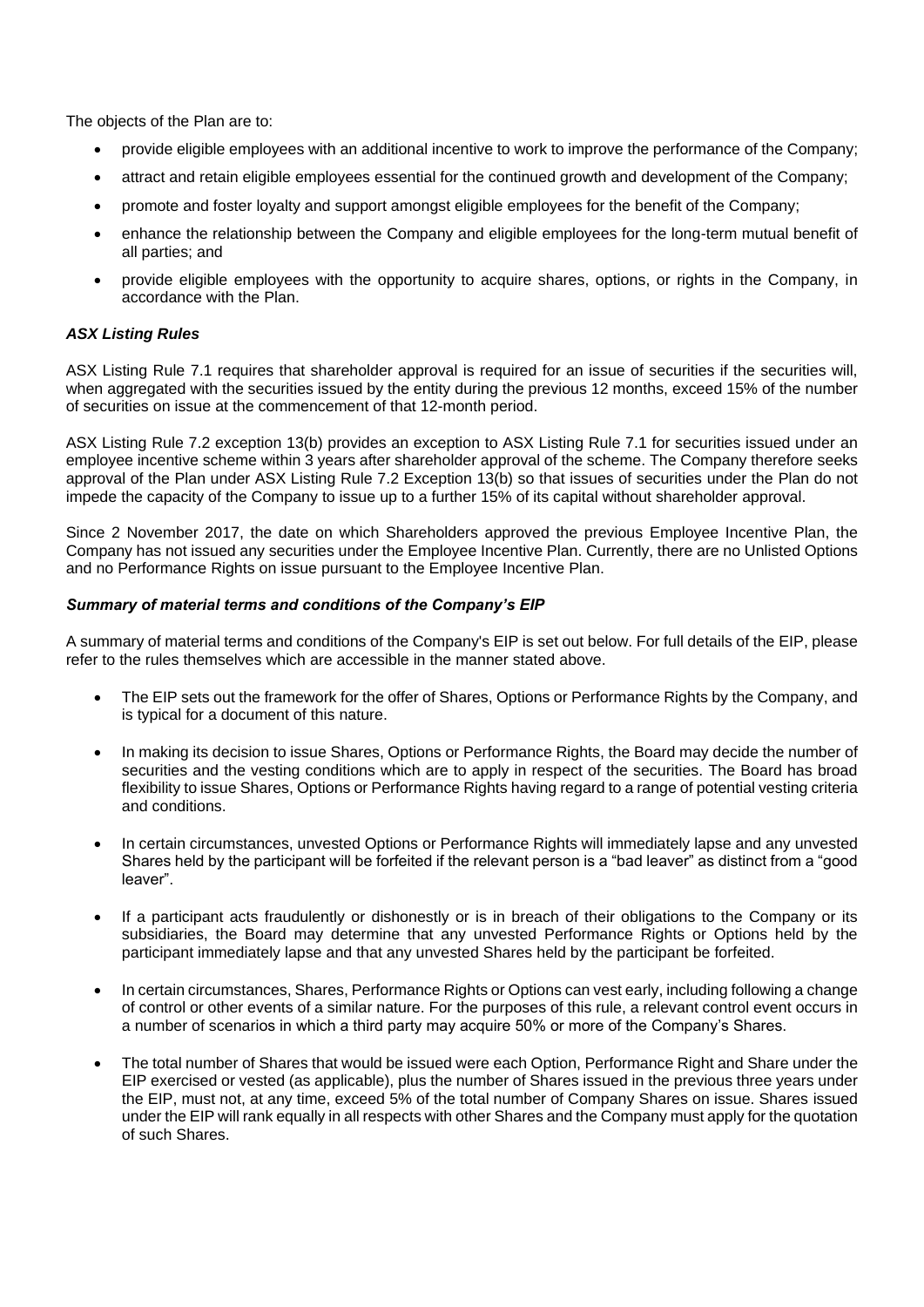- The Board has discretion to impose restrictions (except to the extent prohibited by law or the ASX Listing Rules) on Shares issued or transferred to a participant on vesting of an Option or a Performance Right, and the Company may implement appropriate procedures to restrict a participant from so dealing in the Shares.
- In respect of vested Options or Performance Rights, if the Board becomes aware of an event which would have resulted in vesting criteria not being satisfied, such as a material misstatement in the Company's financial statements during the vesting period, any affected vested Options or Rights may be cancelled for no consideration.
- In the event of any reorganisation of the issued capital of the Company on, or prior to, the expiry of the Performance Rights or Options, the rights of the relevant security holder can be changed in the discretion of the Board, including to comply with the applicable ASX Listing Rules in force at the time of the reorganisation.
- The Board is granted a certain level of discretion under the EIP, including the power to amend the rules under which the EIP is governed and to waive vesting conditions, forfeiture conditions or disposal restrictions.

#### *Corporations Act*

Approval is also sought for the purposes of sections 259B and 260C of the Corporations Act 2001 (Cth).

The Plan provides for the Company to take security over shares issued under the Plan, and to place restrictions on transfer and voting which may also constitute taking security over its own shares. Section 259B(1) of the Corporations Act provides that a company must not take security over shares in itself except as permitted by the Corporations Act. Section 259B(2) provides that the Company may take security over shares in itself under an employee share scheme that has been approved by shareholders at a general meeting.

Under section 260C(4) of the Corporations Act, a company may financially assist a person to acquire its shares if the financial assistance is given under an employee share scheme that is approved by shareholders at a general meeting. The Plan provides that the Company may make loans in respect of shares or other securities issued or to be acquired under the Plan and/or acquire shares or other securities to be held on trust for eligible participants. This may be considered to be the Company providing financial assistance for the acquisition of its own shares or other securities.

#### *Board Recommendation*

As the Directors of the Company are excluded from voting pursuant to the Listing Rules, they make no recommendation to the shareholders in respect of the EIP.

#### *Voting Exclusions*

Refer to Note 6 and 7 for voting exclusions.

#### **Resolutions 4 and 5: Approval to Grant Performance Rights to Mr Ian Tchacos and Mr Leo De Maria**

#### *Background*

Resolutions 4 and 5 of this Notice provides for a grant \$7,000 worth of Performance Rights to each Mr Ian Tchacos and Mr Leo De Maria, on the terms described below.

Performance Rights are proposed to be granted to Mr Ian Tchacos and Mr Leo De Maria to align their interests with the interests of Shareholders. The grant of the Performance Rights (and the subsequent issue of Shares if certain vesting conditions are met) to Mr Ian Tchacos and Mr Leo De Maria is a cash retentive form of remuneration when compared to the payment of cash consideration.

It should also be noted that the extent to which these rights will vest is dependent on share price performance and continued employment hurdles, which is intended to align the interests of all Shareholders.

The establishment of an effective performance management system assists in maintaining a focus on delivering superior shareholder returns. A key role of this program is to ensure that this objective is achieved. It should be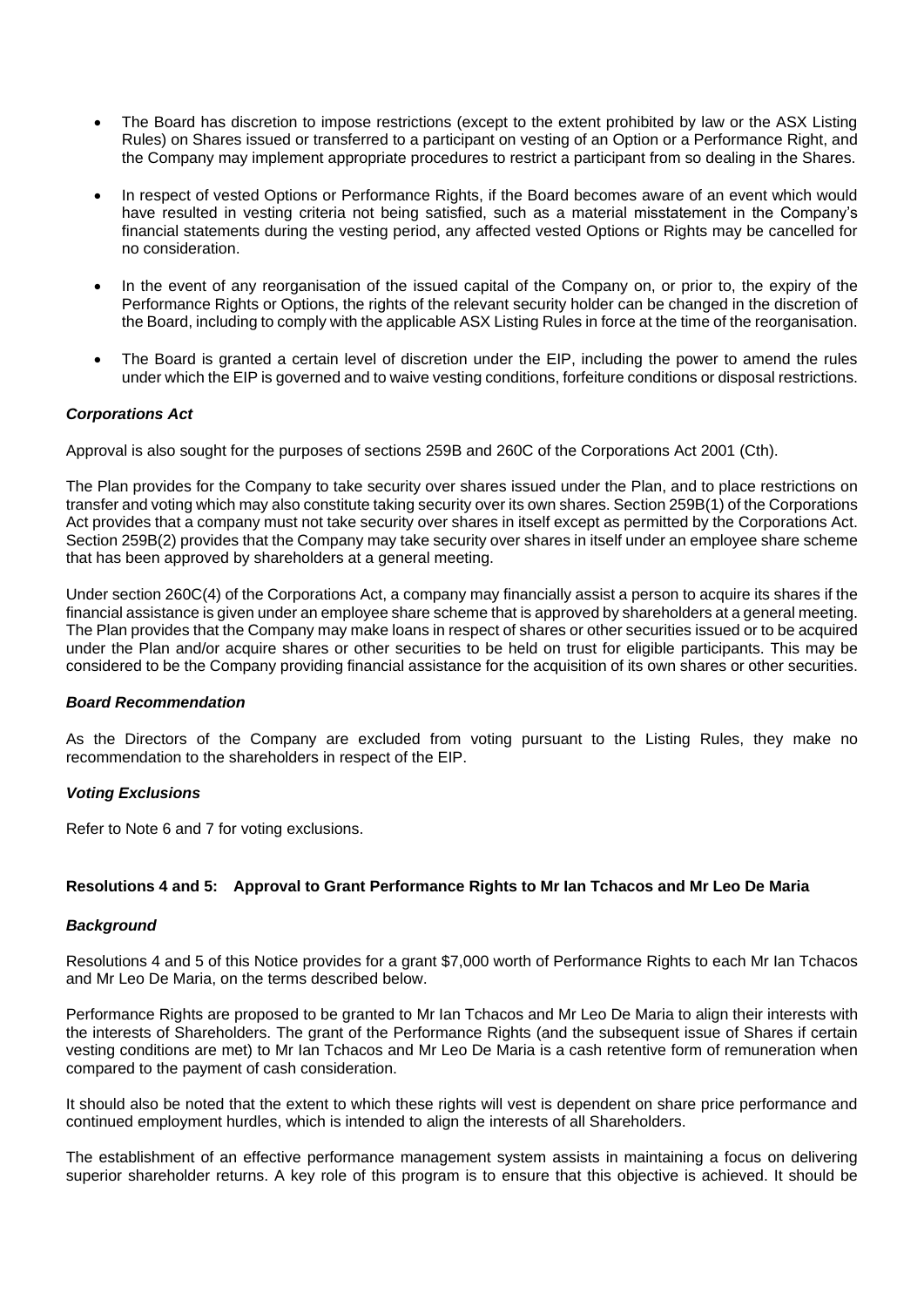recognised that the achievement of these objectives will be to the benefit of all Shareholders, and the conversion of the performance rights can only occur if these hurdles are met.

Consistent with the desire to minimise cash expenditures, the Board believes that in order to incentivise Mr Tchacos and Mr De Maria in line with current market practices, Performance Rights provide an appropriate and meaningful remuneration component to Director's that is aligned with Shareholder interests.

#### *Terms of Performance Rights*

Resolutions 4 and 5 of this Notice provides for \$7,000 worth of Performance Rights to be granted to each, Mr Tchacos and Mr De Maria, being 118,644 Performance Rights each, which has been determined by dividing Mr Tchacos and Mr De Maria's entitlement amounts, being \$7,000, by the Volume Weighted Average Price ("VWAP") of the Company's shares on the ASX for the 30 trading days prior to 14 September 2020, being \$0.062 (6.2 cents), noting these numbers have been rounded. The Performance Rights will be issued to Mr Tchacos and Mr De Maria for nil consideration. The vesting of the Performance Rights is contingent on both the share price of the Company reaching \$0.09 (9 cents) at any time between grant and 17 November 2022, and continued employment up until 17 November 2022 (**Performance Hurdles**). The Performance Rights will expire 3 years following the grant date (**Expiry Date**)**.**

#### *Corporations Act*

Section 228 of the Corporations Act defines a "related party" for the purposes of Chapter 2E to include a Director of the public company. A "financial benefit" is defined in section 229 of the Corporations Act and includes granting a Performance Right to a related party. Mr Tchacos and Mr De Maria are Directors of the Company and thus are related parties for the purposes of Chapter 2E of the Corporations Act.

The Board has formed the view that the grant of Performance Rights to Mr Tchacos and Mr De Maria above, does not require Shareholder approval under section 208 of the Corporations Act as the grant constitute "reasonable remuneration" in accordance with section 211 of the Corporations Act. Accordingly, the Board is not seeking Shareholder approval under section 208 of the Corporations Act, although Shareholder approval must be obtained pursuant to Listing Rule 10.11.

In reaching this view, and consistent with the desire to minimise cash expenditures, the Board believes that having regard to the current market practices the Board considers that the proposed grant of Performance Rights aligns the interests of Mr Tchacos and Mr De Maria with the interests of Shareholders. The grant of Performance Rights to Mr Tchacos and Mr De Maria is a cost-effective form of remuneration when compared to the payment of cash consideration.

The Company believes it is appropriate to grant the Performance Rights to Mr Tchacos and Mr De Maria. Smaller entities with limited cash resources often elect to use equity instruments to remunerate directors to attract and retain high calibre individuals while minimising the cash cost of engaging those people.

Consistent with the desire to minimise cash expenditures, the Board believes that having regard to the current market practices, the Performance Rights provide an appropriate and meaningful remuneration component to Mr Tchacos and Mr De Maria that is aligned with Shareholder interests.

#### *ASX Listing Rule 10.11*

Listing Rule 10.11 requires a listed Company to obtain shareholder approval by ordinary resolution prior to the issue of securities to a related party of the Company. Approval pursuant to Listing Rule 7.1 is not required in order to issue the securities to the Directors as approval is being obtained under Listing Rule 10.11.

If Resolutions 4 and 5 are passed, the Company will be able to proceed with the issue of a total of 225,806 Performance Rights (being 112,903 Performance Rights respectively to each of Mr Tchacos and Mr De Maria).

If Resolutions 4 and 5 are not passed, the Company will not proceed with the issue of a total of 225,806 Performance Rights (being 112,903 Performance Rights to each of Mr Tchacos and Mr De Maria).

Listing Rule 10.13 sets out a number of matters which must be included in a notice of meeting proposing an approval under Listing Rule 10.11. For the purposes of Listing Rule 10.13, the following information is provided in relation to Resolutions 4 and 5: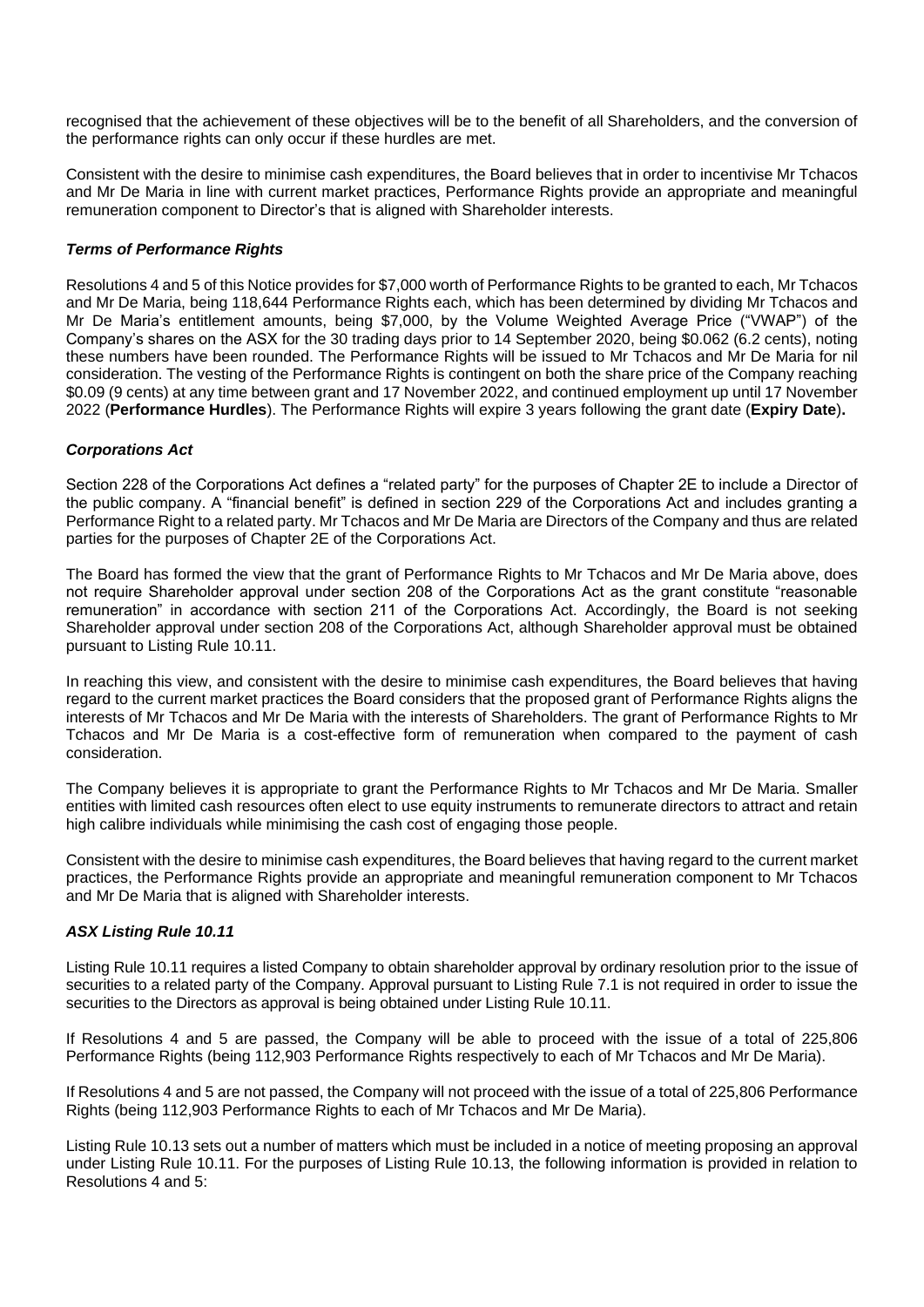- a) the Performance Rights are proposed to be issued to Mr Ian Tchacos and Mr Leo De Maria;
- b) the approval for Mr Tchacos and Mr De Maria is sought under ASX Listing Rule 10.11.1, being Directors, and therefore related parties, of the Company;
- c) the total number and class of securities proposed to be issued are 225,806 Performance Rights in the Company (being 112,903 Performance Rights to each, Mr Tchacos and Mr De Maria);
- d) a summary of the material terms of the Performance Rights is included in Annexure 1;
	- vesting of the Performance Rights is contingent on both the share price of the Company reaching \$0.09 (9 cents) at any time between grant and 17 November 2022, and continued employment up until 17 November 2022.
	- the Performance Rights will expire three (3) years from the date of grant.
	- upon vesting, each Performance Right will convert to one fully paid ordinary share in the Company.
- e) the Performance Rights will be issued no later than one month after the date of the Meeting;
- f) the Performance Rights will be issued for nil consideration;
- g) the Performance Rights will be issued as part of remuneration, as such there is no issue price of the Performance Rights and there will be no funds raised from the issue of Performance Rights; and
- h) Mr Tchacos' total remuneration package is \$47,250 (inclusive of statutory superannuation) and Mr De Maria's total remuneration package is \$45,000 (inclusive of statutory superannuation).

#### *Board Recommendation*

The Board (with Mr Tchacos and Mr De Maria abstaining in relation to each of their own Performance Rights) recommends that shareholders vote in favour of Resolutions 4 and 5.

#### *Voting Exclusions*

Refer to Note 6 and 7 for voting exclusions.

#### **Resolution 6: Approval to amend the Company's Constitution**

#### *Background*

As part of its regular review of its operations in order to streamline administration, minimise costs and incorporate recent regulatory updates, the Company proposes to amend the Constitution as set out below.

The amendments are proposed in order to bring the provisions of the Constitution in line with recent technological updates and will assist the Company to streamline communications with shareholders as well as utilise various electronic platforms and tools to hold and conduct shareholder meetings.

Section 136(2) of the Corporations Act states that a company may "modify or repeal its constitution, or provision of its constitution, by special resolution". Accordingly, this Resolution 6 is proposed as a special resolution

#### *Proposed Amendments*

By Resolution 6, the Company seeks Shareholder approval for the purposes of Section 136(2) of the Corporations Act, and for all other purposes, to amend the Constitution of the Company in the following manner:

1. Replace clause 12 with the following (as mandated by Listing Rule 15.12):

#### *12 Restricted Securities*

*For so long as the Company has any Restricted Securities on issue, the following apply:*

*(a) A holder of Restricted Securities must not dispose of, or agree or offer to dispose of, the securities during the escrow period applicable to those securities except as permitted by the Listing Rules or ASX.*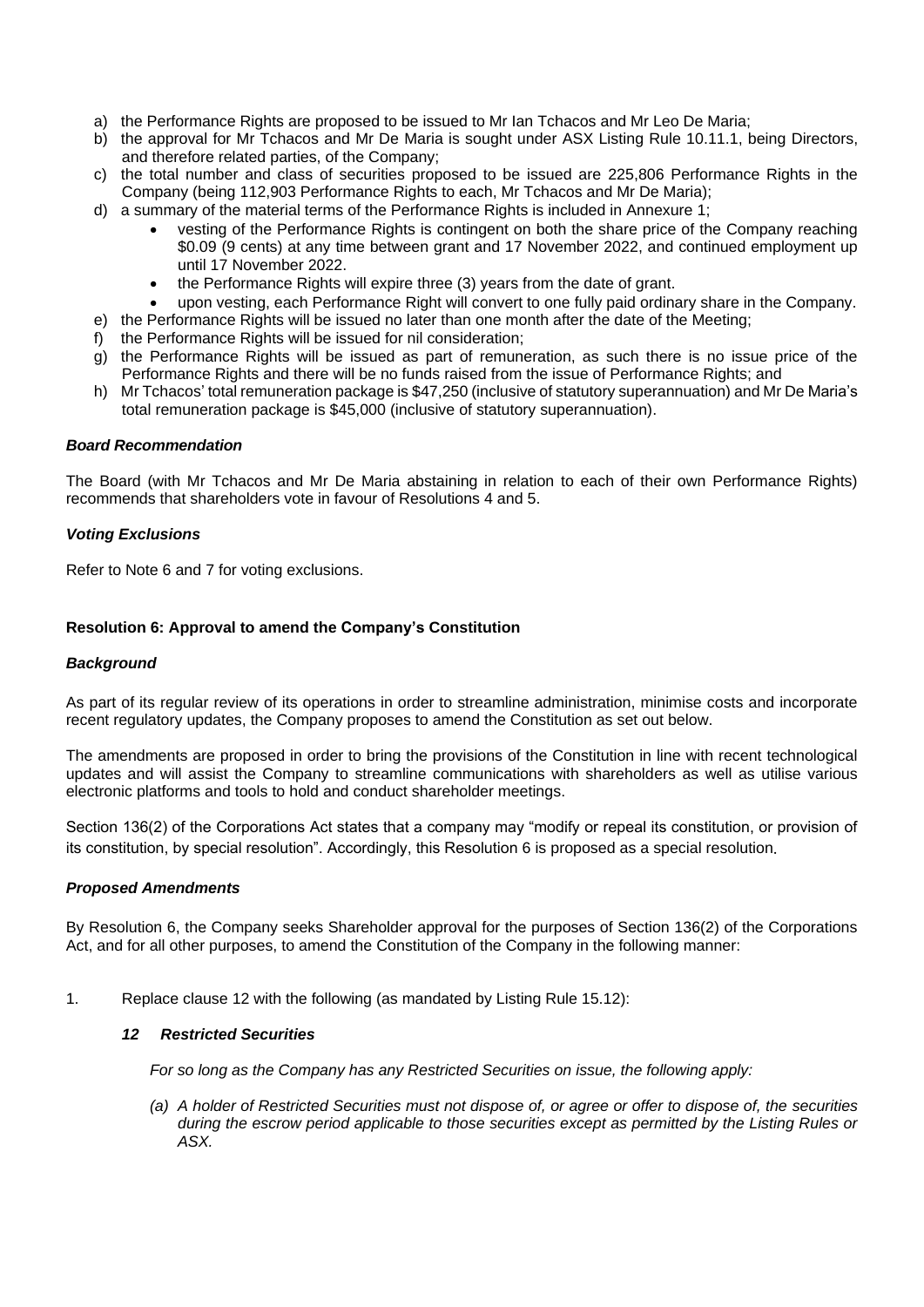- *(b) If the Restricted Securities are in the same class as quoted securities, the holder will be taken to have agreed in writing that the Restricted Securities are to be kept on the Company's issuer sponsored sub-register and are to have a holding lock applied for the duration of the escrow period applicable to those securities.*
- *(c) The Company will refuse to acknowledge any disposal (including, without limitation, to register any transfer) of Restricted Securities during the escrow period applicable to those securities except as permitted by the Listing Rules or ASX.*
- *(d) A holder of Restricted Securities will not be entitled to participate in any return of capital on those securities during the escrow period applicable to those securities except as permitted by the Listing Rules or ASX.*
- *(e) If a holder of Restricted Securities breaches a restriction deed or a provision of the Company's Constitution restricting a disposal of those securities, the holder will not be entitled to any dividend or distribution, or to exercise any voting rights, in respect of those securities for so long as the breach continues.*
- 2. Insert the following as a new clause 15.8:

#### *Use of technology at general meetings*

- *15.8 In respect of general meetings of the Company:*
- *(a) the Company may hold a general meeting (whether called by Directors or requisition) at two or more venues, including by way of virtual or hybrid meeting, using any technology that gives the Members as a whole a reasonable opportunity to participate; and*
- *(b) if the technology used in accordance with clause 15.8(a) encounters a technical difficulty, whether before or during the general meeting, which results in a Member not being able to participate in the general meeting, the chairperson may, subject to the Act and this Constitution, allow the general meeting to continue or may adjourn the meeting either for such reasonable period as may be required to fix the technology or to such other time and location as the chairperson deems appropriate.*
- 3. Insert the following as a new clause 16.13:

#### *Conduct of general meetings*

- *16.13 In respect of a general meeting of the Company:*
	- *(a) if a separate meeting place is linked to the main place of a general meeting by an instantaneous audio-visual communication device which, by itself or in conjunction with other arrangements:*
		- *(i) gives the general body of Members in the separate meeting place a reasonable opportunity to participate in proceedings in the main place;*
		- *(ii) enables the chairperson to be aware of proceedings in the other place; and*
		- *(iii) enables the Members in the separate meeting place to vote on a show of hands or on a poll,*

*a Member present at the separate meeting place is taken to be present at the general meeting and entitled to exercise all rights as if she or he was present at the main place;*

- *(b) if, before or during the general meeting, any technical difficulty occurs where one or more of the matters set out in clause 16.13(a) is not satisfied, the chairperson of the general meeting may:*
	- *(i) adjourn the general meeting until the difficulty is remedied; or*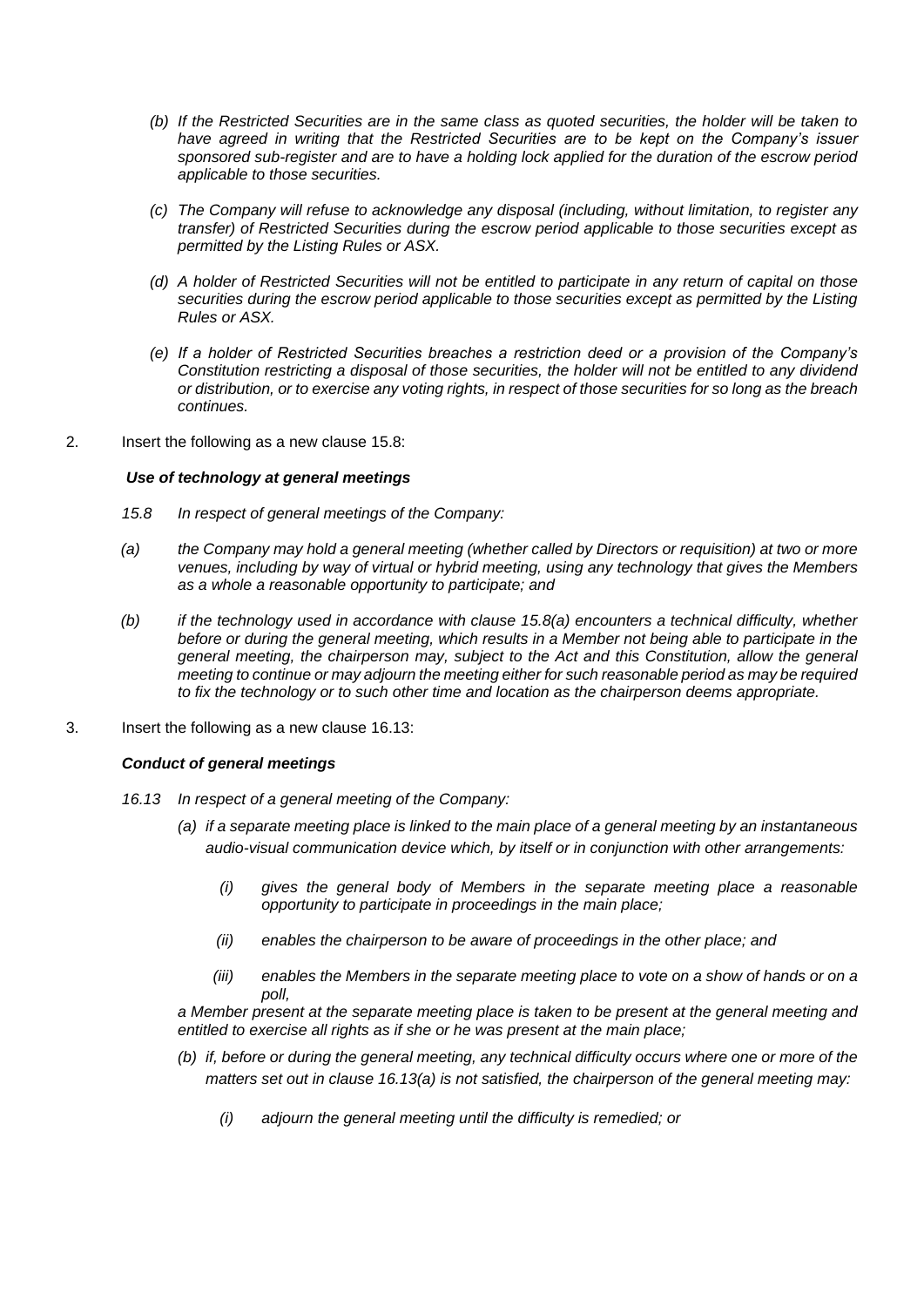- *(ii) continue to hold the general meeting in the main place (and any other place which is linked under clause 16.13(a)) and transact business, and no Member may object to the general meeting being held or continuing; and*
- (c) *nothing in this clause 16.13 is to be taken to limit the powers conferred on the chairperson of the general meeting by law.*
- 4. Insert as a new clause 17.24 the following:

#### *Direct Voting*

- *17.24 The Directors may determine that at any meeting of Members or class meeting, a Member who is*  entitled to attend and vote on a resolution at that meeting is entitled to a direct vote in respect of that *resolution. A direct vote includes a vote delivered to the Company by post, fax or other electronic means approved by the Directors. The Directors may prescribe regulations, rules and procedures in relation to direct voting, including specifying the form, method and timing of giving a direct vote at a meeting in order for the vote to be valid.*
- 5. Insert the following as a new clause 25.21:
	- *25.21 If a failure in communications prevents clause 25.2 from being satisfied as a result of which one or more Directors cease to participate, the chairperson may adjourn the meeting until the difficulty is remedied or may, where a quorum of Directors remains present, continue with the meeting. If, as a result of the technical difficulty, a quorum of Directors is not present, then the meeting is suspended until clause 25.2 is again satisfied. If clause 25.2 is not satisfied within 15 minutes from the time the meeting was interrupted, the meeting is deemed to have terminated.*
- 6. Replace clause 33.1 with the following:

#### *Service of notices by Company*

- *33.1 A notice may be given by the Company to a Member by:* 
	- *(a) serving it on the Member personally;*
	- *(b) sending it by post to the Member's address in the Register or an alternative address nominated by the Member;*
	- *(c) unless the Member has requested otherwise, sending the notice (and any accompanying material) to an electronic address the Member has supplied to the Company for the giving of notices or by other electronic means determined by the Board acting reasonably and previously notified to Members; or*
	- *(d) subject to compliance with the Act and the Listing Rules, unless the Member has requested otherwise, sending notice to:* 
		- *(i) an electronic address the Member has supplied to the Company for the giving of notices, of a URL from which the notice and other material can be viewed or downloaded; or*
		- *(ii) the Member's address in the Register or an alternative address nominated by the member, by way of a letter or postcard setting out a URL from which the notice and other material can be viewed or downloaded.*
- 7. Add the following into clause 33.8, between "…in the Office" and "for a period (not including weekends and public holidays) of 48 hours":

*"or (whilst the Company is admitted to the Official List) published on the Company's page of the ASX Market Announcements Platform,"*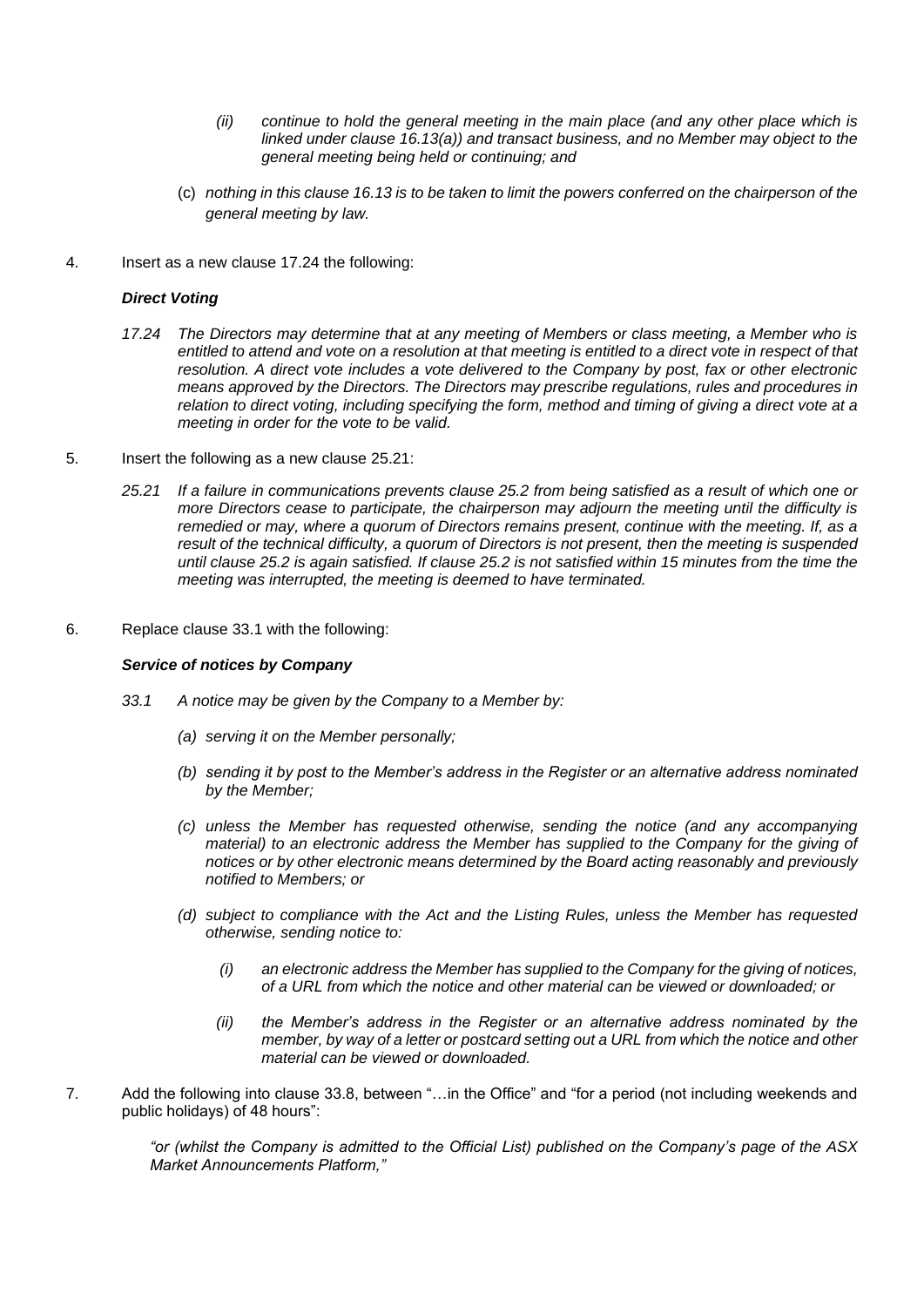8. Insert as new clauses 33.13 and 33.14 (based on amended numbering above) the following:

#### *Other matters in relation to notices*

- *33.13 For the purposes of clause 33.1, the fact that a Member has supplied an electronic address for the giving of notices does not require the Company to give any notice to that person by electronic means.*
- *33.14 A notice may be given by the Company to a person entitled to a Share as a result of a transmission event in any manner authorised by clause 33.1 addressed to the name or title of the person:*
	- *(a) at or to such address or electronic address supplied to the Company for the giving of notices; or*
	- *(b) if no address or electronic address has been supplied, at or to the address or electronic address to which the notice might have been sent if the relevant transmission event had not occurred.*
- 9. Replace clauses 33.4, 33.5 and 33.6 (along with making the necessary numbering adjustments to the balance of clause 33) with the following:

#### *Notice deemed to be served*

- *33.4 A notice to a person by the Company is taken to have been effected:*
	- *(a) if it is delivered personally – on that day;*
	- *(b) if it is sent by post – on the day after the date of its posting;*
	- *(c) if it is sent by electronic means – on that day;*
	- *(d) if it is made available on the Company's website and/or the ASX Market Announcements Platform – on the date the notice becomes available for viewing and downloading by a member of the public; or*
	- *(e) if it is given by a manner authorised under clause 33.1(d) – on the date nominated by the Company (acting reasonably) in the notice.*

#### *Board Recommendation*

The Board recommends that Shareholders vote in favour of Resolution 6.

#### *Voting Exclusions*

There are no voting exclusions on this resolution.

#### **Resolution 7: Approval of 10% Placement Facility**

#### *Background*

Listing Rule 7.1A enables eligible entities, with shareholder approval, to issue Equity Securities up to 10% of its issued share capital through placements over a 12-month period after the Annual General Meeting ("**10% Placement Facility**"). The 10% Placement Facility is in addition to the Company's 15% placement capacity under Listing Rule 7.1.

An eligible entity for the purposes of Listing Rule 7.1A is an entity that is not included in the S&P/ASX 300 Index and has a market capitalisation of \$300 million or less. The Company is, at the date of this Notice, an eligible entity.

The Company is seeking shareholder approval by way of a special resolution to have the ability, if required, to issue Equity Securities under the 10% Placement Facility. The effect of Resolution 7 will be to allow the Directors to issue Equity Securities under Listing Rule 7.1A during the 10% Placement Period (as described below) without further shareholder approval and without using the Company's 15% placement capacity under Listing Rule 7.1.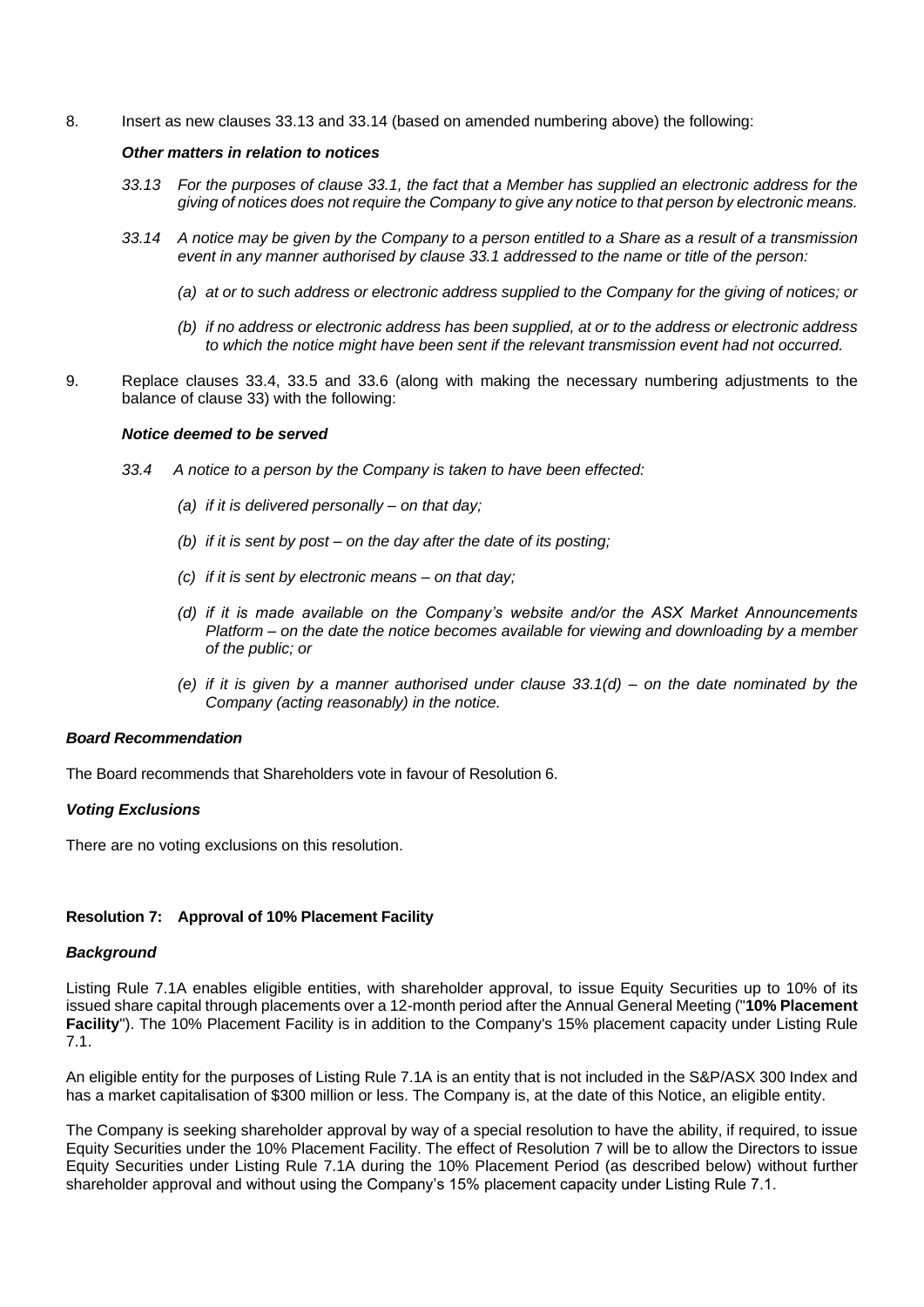If Resolution 7 is passed, the Company will be able to issue equity securities up to the combined 25% limit in Listing Rules 7.1 and 7.1A without any further shareholder approval.

If Resolution 7 is not passed, the Company will not be able to access the additional 10% capacity to issue equity securities to issue equity securities without shareholder provided for in Listing Rule 7.1A and will remain subject to the 15% limit on issuing equity securities without shareholder approval set out in Listing Rule 7.1.

#### **Description of Listing Rule 7.1A**

#### *(a) Shareholder approval*

The ability to issue Equity Securities under the 10% Placement Facility is subject to shareholder approval by way of a special resolution at an annual general meeting. This means it requires approval of 75% of the votes cast by shareholders present and eligible to vote (in person, by proxy, by attorney or, in the case of a corporate shareholder, by a corporate representative).

#### *(b) Equity Securities*

Any Equity Securities issued under the 10% Placement Facility must be in the same class as an existing quoted class of Equity Securities of the Company.

The Company, as at the date of the Notice, has on issue one class of quoted Equity Securities, being Fully Paid Ordinary Shares.

#### *(c) Formula for calculating 10% Placement Facility*

Listing Rule 7.1A.2 provides that eligible entities which have obtained shareholder approval at an Annual General Meeting may issue or agree to issue, during the 12-month period after the date of the Annual General Meeting, a number of Equity Securities calculated in accordance with the following formula:

#### **(A x D) – E**

- **A** is the number of shares on issue at the commencement of the "relevant period" (which, for the Company, is the 12 month period immediately preceding the date of the issue or agreement):
	- (A) plus the number of fully paid shares issued in the relevant period under an exception in Listing Rule 7.2, other than exception 9, 16 or 17;
	- (B) plus the number of fully paid shares issued in the relevant period on the conversion of convertible securities within rule 7.2 exception 9 where:
		- (i) the convertible securities were issued or agreed to be issued before the commencement of the relevant period; or
		- (ii) the issue of, or agreement to issue, the convertible securities was approved, or taken under the Listing Rules to have been approved, under rule 7.1 or rule 7.4;
	- (C) plus the number of fully paid shares issued in the relevant period under an agreement to issue securities within rule 7.2 exception 16 where:
		- (i) the agreement was entered into before the commencement of the relevant period; or
		- (ii) the agreement or issue was approved, or taken under the Listing Rules to have been approved, under rule 7.1 or rule 7.4;
	- (D) plus the number of fully paid shares issued in the relevant period with approval of holders of shares under Listing Rules 7.1 or 7.4;
	- (E) plus the number of partly paid shares that became fully paid in the relevant period;
	- (F) less the number of fully paid shares cancelled in the relevant period.

Note that A has the same meaning in Listing Rule 7.1 when calculating an entity's 15% placement capacity.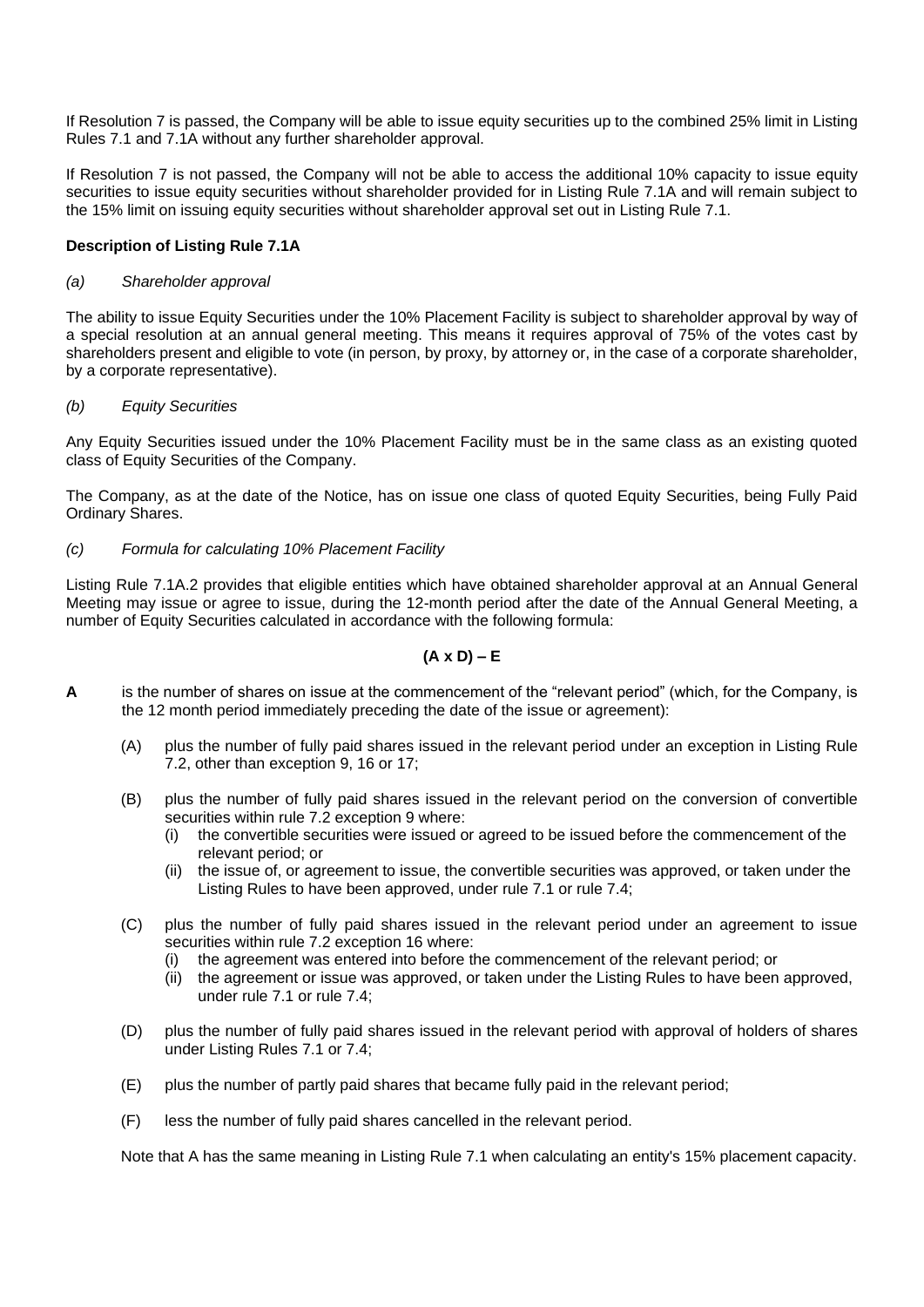- **D** is 10%
- **E** is the number of Equity Securities issued or agreed to be issued under Listing Rule 7.1A.2 in the relevant period where the issue or agreement has not been subsequently approved by shareholders under Listing Rule 7.1 or 7.4.

#### *(d) Listing Rule 7.1 and Listing Rule 7.1A*

The ability of an entity to issue Equity Securities under Listing Rule 7.1A is in addition to the entity's 15% placement capacity under Listing Rule 7.1.

The actual number of Equity Securities that the Company will have capacity to issue under Listing Rule 7.1A will be calculated at the date of issue of the Equity Securities in accordance with the formula prescribed in Listing Rule 7.1A.2 (refer above).

#### *(e) Nature of consideration for issue and Minimum Issue Price*

The Equity Securities issued under Listing Rule 7.1A must be issued for a cash consideration per security which must be not less than 75% of the VWAP of Equity Securities in the same class calculated over the 15 trading days on which trades in that class were recorded immediately before:

- (i) the date on which the price at which the Equity Securities are to be issued is agreed by the Company and the recipient of the securities; or
- (ii) if the Equity Securities are not issued within 10 trading days of the date in paragraph (i) above, the date on which the Equity Securities are issued.

#### *(f) 10% Placement Period*

Shareholder approval of the 10% Placement Facility under Listing Rule 7.1A is valid from the date of the Annual General Meeting at which the approval is obtained and expires on the first to occur of the following:

- (i) the date that is 12 months after the date of the Annual General Meeting at which the approval is obtained;
- (ii) the time and date of the Company's next annual general meeting;
- (iii) the time and date of the approval by shareholders of a transaction under Listing Rules 11.1.2 (a significant change to the nature or scale of activities) or 11.2 (disposal of main undertaking).

#### (**10% Placement Period**).

#### **Specific information required by Listing Rule 7.3A**

Pursuant to and in accordance with Listing Rule 7.3A, information is provided in relation to the approval of the 10% Placement Facility as follows:

- (a) If Resolution 7 is approved by Shareholders, the period for which the Shareholder approval of the 10% Placement Facility under Listing Rule 7.1A commences on the date of the Annual General Meeting at which the approval is obtained, being 17 November 2020, and expires on the first to occur of the following:
	- (i) the date that is 12 months after the date of the Annual General Meeting at which the approval is obtained, being 17 November 2021;
	- (ii) the time and date of the Company's next annual general meeting;
	- (iii) the time and date of the approval by shareholders of a transaction under Listing Rules 11.1.2 (a significant change to the nature or scale of activities) or 11.2 (disposal of main undertaking).
- (b) The Equity Securities will be issued at an issue price of not less than 75% of the VWAP for the Company's Equity Securities in the same class calculated over the 15 trading days on which trades in that class were recorded immediately before: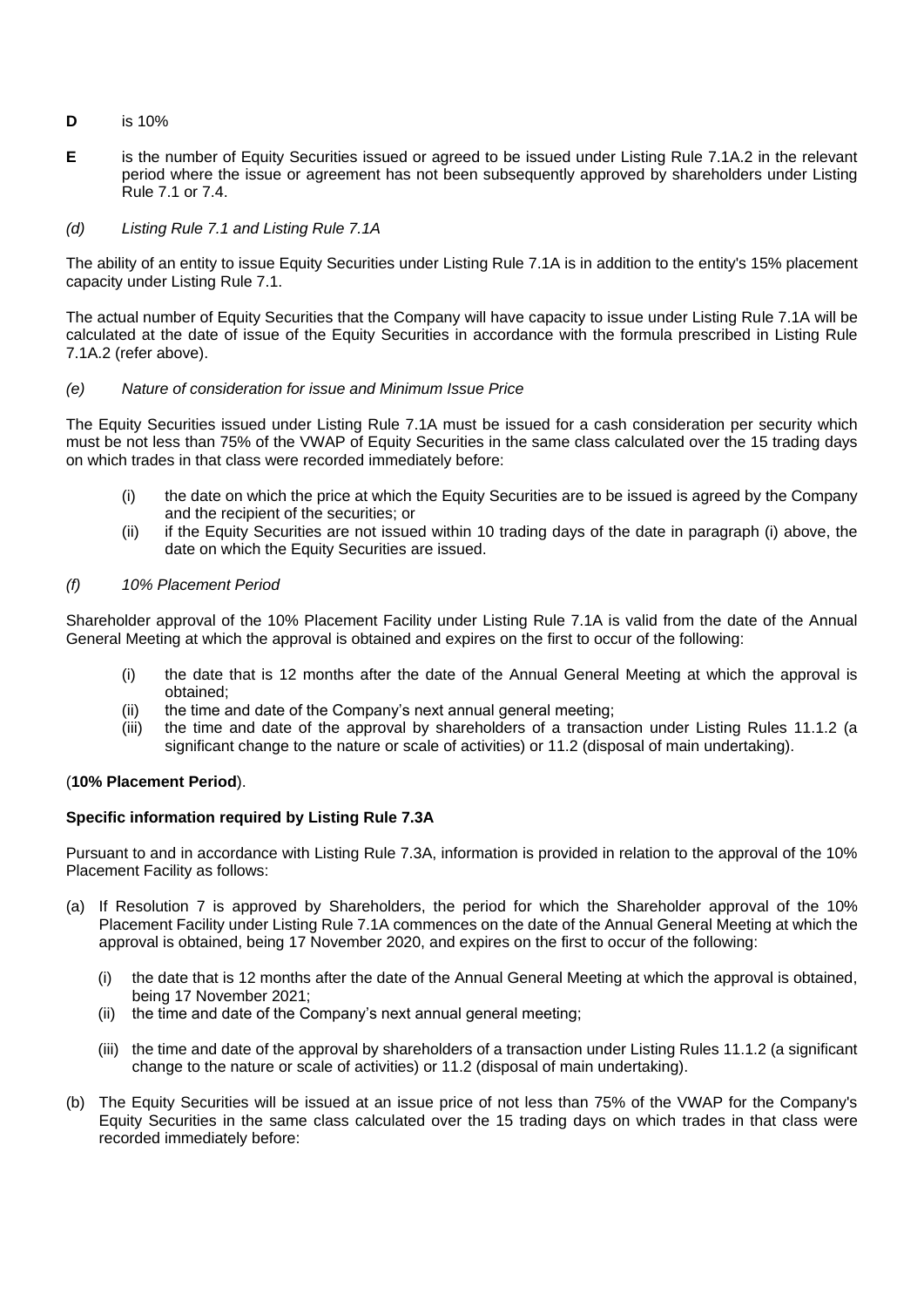- (i) the date on which the price at which the Equity Securities are to be issued is agreed by the Company and the recipient of the securities; or
- (ii) if the Equity Securities are not issued within 10 trading days of the date in paragraph (i) above, the date on which the Equity Securities are issued.
- (c) The purposes for which the funds raised by an issue of Equity Securities under rule 7.1A.2 may be used by the Company include:
	- (i) consideration for the acquisition(s) of new assets and investments, including the expenses associated with such acquisition(s); and
	- (ii) continued expenditure on the Company's current business and/or general working capital.
- (d) If Resolution 7 is approved by Shareholders and the Company issues Equity Securities under the 10% Placement Facility, the existing Shareholders' voting power in the Company will be diluted as shown in the table below. Shareholders may also be exposed to economic risk and voting dilution, including the following:
	- (i) the market price for the Company's Equity Securities may be significantly lower on the date of the issue of the Equity Securities than on the date of the Annual General Meeting; and
	- (ii) the Equity Securities may be issued at a price that is at a discount to the market price for the Company's Equity Securities on the issue date,

which may have an effect on the amount of funds raised by the issue of the Equity Securities.

The below table shows the dilution of existing Shareholders on the basis of the market price of Shares as at 14 October 2020 (**Current Share Price**) and the current number of ordinary securities for variable "A" calculated in accordance with the formula in Listing Rule 7.1A(2) as at the date of this Notice.

The table also shows:

- two examples where variable "A" has increased, by 50% and 100%. Variable "A" is based on the number of ordinary securities the Company has on issue. The number of ordinary securities on issue may increase as a result of issues of ordinary securities that do not require Shareholder approval (for example, a pro rata entitlements issue or scrip issued under a takeover offer) or future specific placements under Listing Rule 7.1 that are approved at a future Shareholders' meeting; and
- two examples of where the issue price of ordinary securities has decreased by 50% and increased by 100% as against the current market price.

|                                                                    |                               | <b>Issue Price</b>                                          |                                                 |                                                              |
|--------------------------------------------------------------------|-------------------------------|-------------------------------------------------------------|-------------------------------------------------|--------------------------------------------------------------|
| Variable 'A' in Listing<br><b>Rule 7.1A.2</b>                      |                               | \$0.030<br>50% decrease<br>in Current<br><b>Share Price</b> | \$0.060<br><b>Current Share</b><br><b>Price</b> | \$0.120<br>100% increase<br>in Current<br><b>Share Price</b> |
| <b>Current Variable A</b><br>265,188,372 Shares                    | 10% Voting<br><b>Dilution</b> | 26,518,837 Shares                                           |                                                 |                                                              |
|                                                                    | <b>Funds raised</b>           | \$795,565                                                   | \$1,591,130                                     | \$3,182,260                                                  |
| 50% increase in<br><b>current Variable A</b><br>397,782,558 Shares | 10% Voting<br><b>Dilution</b> | 39,778,256 Shares                                           |                                                 |                                                              |
|                                                                    | <b>Funds raised</b>           | \$1,193,348                                                 | \$2,386,695                                     | \$4,773,391                                                  |
| 100% increase in<br>current Variable A<br>530, 376, 744 Shares     | 10% Voting<br><b>Dilution</b> | 53,037,674 Shares                                           |                                                 |                                                              |
|                                                                    | <b>Funds raised</b>           | \$1,591,130                                                 | \$3,182,260                                     | \$6,364,521                                                  |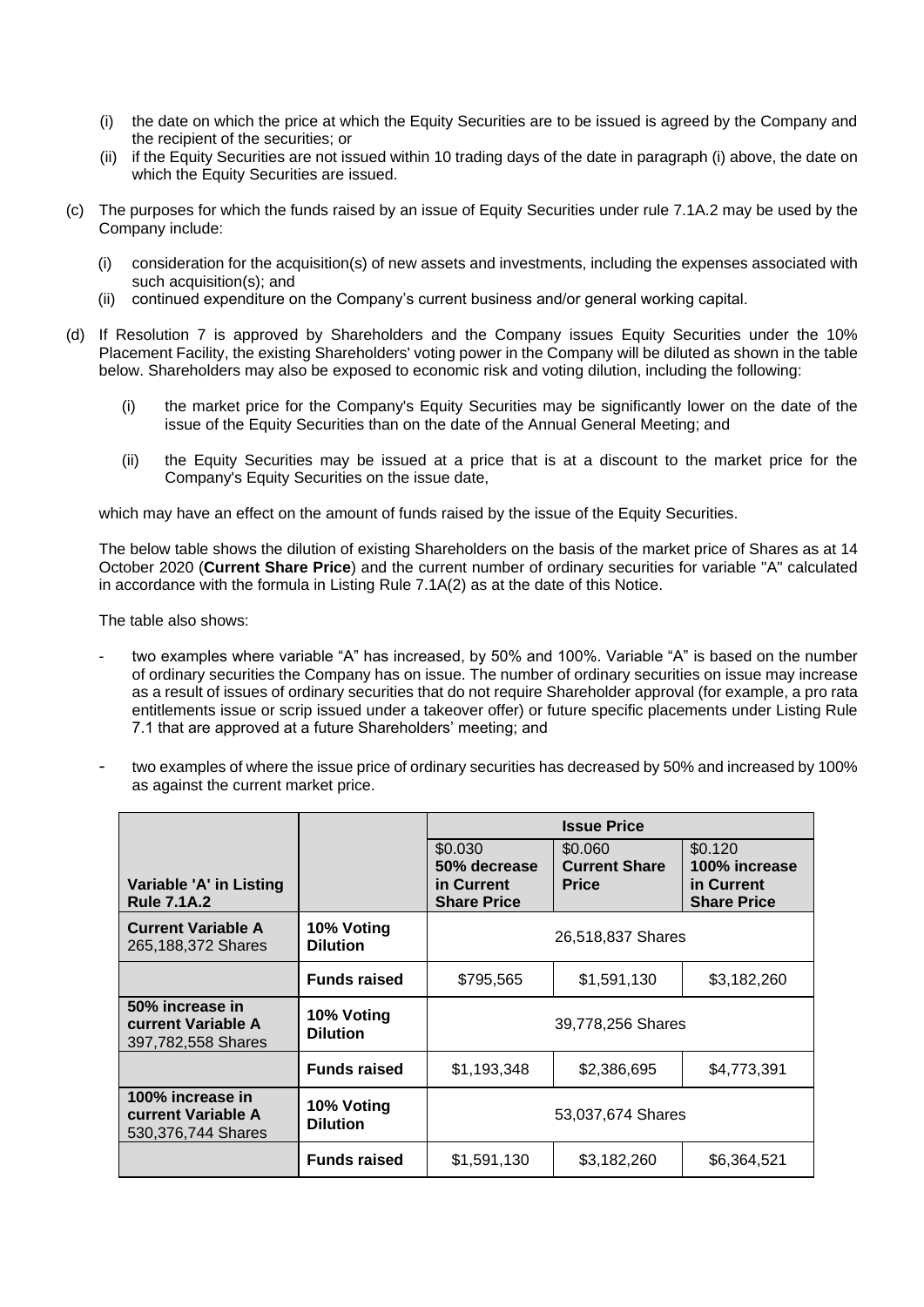The table has been prepared on the following assumptions:

- The Company issues the maximum number of Equity Securities available under the 10% Placement Facility.
- No Options (including any Listed Options issued under the 10% Placement Facility) are exercised into Shares before the date of the issue of the Equity Securities:
- The 10% voting dilution reflects the aggregate percentage dilution against the issued share capital at the time of issue. This is why the voting dilution is shown in each example as 10%.
- The table does not show an example of dilution that may be caused to a particular Shareholder by reason of placements under the 10% Placement Facility, based on that Shareholder's holding at the date of the Annual General Meeting.
- The table shows only the effect of issues of Equity Securities under Listing Rule 7.1A, not under the 15% placement capacity under Listing Rule 7.1.
- The issue of Equity Securities under the 10% Placement Facility consists only of Shares. If the issue of Equity Securities includes Listed Options, it is assumed that those Listed Options are exercised into Shares for the purpose of calculating the voting dilution effect on existing Shareholders.
- The Current Share Price is \$0.060 (6.0 cents), being the closing price of the Shares on ASX on 14 October 2020.
- (e) The Company will comply with the disclosure obligations under Listing Rule 7.1A(4) upon issue of any Equity Securities.

The Company's allocation policy is dependent on the prevailing market conditions at the time of any proposed issue pursuant to the 10% Placement Facility. The identity of the allottees of Equity Securities will be determined on a case-by-case basis having regard to relevant factors including, but not limited to, the following:

- (i) the methods of raising funds that are available to the Company, including but not limited to, rights issues or other issues in which existing security holders can participate;
- (ii) the effect of the issue of the Equity Securities on the control of the Company;
- (iii) the financial situation and solvency of the Company; and
- (iv) advice from corporate, financial and broking advisers (if applicable).

The allottees under the 10% Placement Facility have not been determined as at the date of this Notice but may include existing substantial Shareholders, subject to compliance with Listing Rule 10.11, and/or new Shareholders who are not related parties or associates of a related party of the Company.

- (f) The Company:
	- (i) has not issued, nor agreed to issue, any Equity Securities under Rule 7.1A.2 in the 12 month period preceding the date of the Meeting; and
	- (ii) had not agreed, before the 12 month period referred to in the preceding paragraph, to issue any Equity Securities under rule 7.1A.2 where such securities remain unissued as at the date of the Meeting.

#### *Board Recommendations*

The Directors of the Company believe that this Resolution is in the best interests of the Company and unanimously recommend that Shareholders vote in favour of this Resolution.

#### *Voting Exclusions*

Refer to Note 6 and 7 for voting exclusions.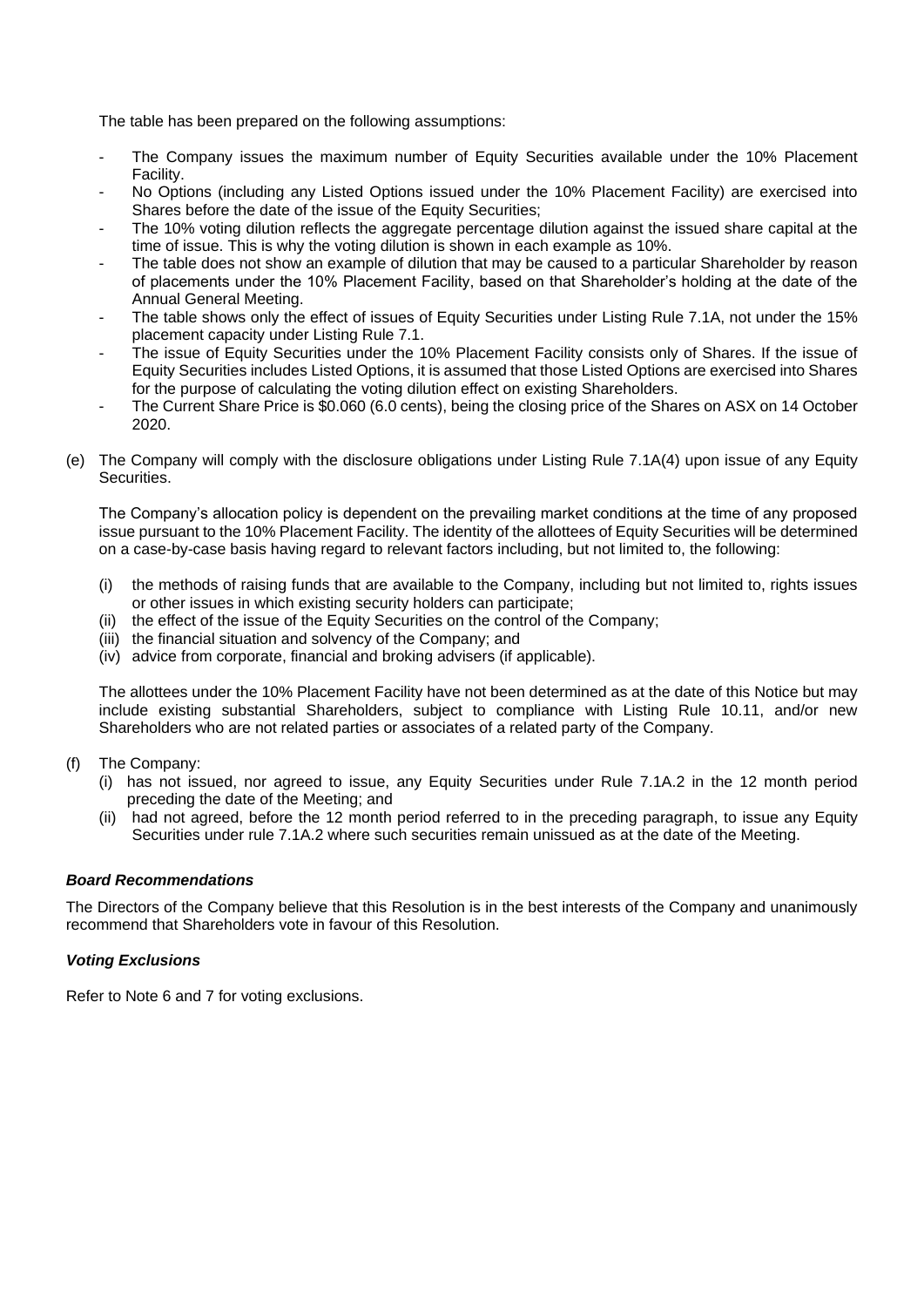#### **GLOSSARY**

The following terms have the following meanings in this Explanatory Statement:

"**\$**" means Australian Dollars;

"**10% Placement Facility**" has the meaning as defined in the Explanatory Statement for Resolution 7;

"**10% Placement Period Facility**" has the meaning as defined in the Explanatory Statement for Resolution 7;

"**Annual Report**" means the Directors' Report, the Financial Report, and Auditor's Report, in respect to the year ended 30 June 2020;

"**ASX**" means ASX Limited ABN 98 008 624 691 or the Australian Securities Exchange, as the context requires;

"**Auditor's Report**" means the auditor's report on the Financial Report;

"**AEDT**" means Australian Eastern Daylight Standard Time.

"**Board**" means the Directors acting as the board of Directors of the Company or a committee appointed by such board of Directors;

"**Chairman**" means the person appointed to chair the Meeting of the Company convened by the Notice;

"**Closely Related Party**" means:

- (a) a spouse or child of the member; or
- (b) has the meaning given in section 9 of the Corporations Act.

"**Company**" means 3D Oil Limited ACN 105 597 279;

"**Constitution**" means the constitution of the Company as at the date of the Meeting;

"**Corporations Act**" means the Corporations Act 2001 (Cth);

"**Director**" means a Director of the Company;

"**Directors Report**" means the annual directors' report prepared under Chapter 2M of the Corporations Act for the Company and its controlled entities;

"**EIP**" means Equity Incentive Plan;

"**Equity Security**" has the same meaning as in the Listing Rules;

"**Explanatory Statement**" means the explanatory statement which forms part of the Notice;

"**Financial Report**" means the annual financial report prepared under Chapter 2M of the Corporations Act for the Company and its controlled entities;

"**Key Management Personnel**" means persons having authority and responsibility for planning, directing and controlling the activities of the Company, directly or indirectly, including any Director (whether executive or otherwise) of the Company;

"**Listing Rules**" means the Listing Rules of the ASX;

"**Meeting**" has the meaning given in the introductory paragraph of the Notice;

"**Notice**" means the Notice of Meeting accompanying this Explanatory Statement;

"**Proxy Form**" means the proxy form attached to the Notice;

"**Remuneration Report**" means the remuneration report which forms part of the Directors' Report of 3D Oil Limited for the financial year ended 30 June 2020 and which is set out in the 2020 Annual Report.

"**Resolution**" means a resolution referred to in the Notice;

"**Section**" means a section of the Explanatory Statement;

"**Share**" means a fully paid ordinary share in the capital of the Company;

"**Shareholder**" means shareholder of the Company;

"**VWAP**" means volume weighted average price.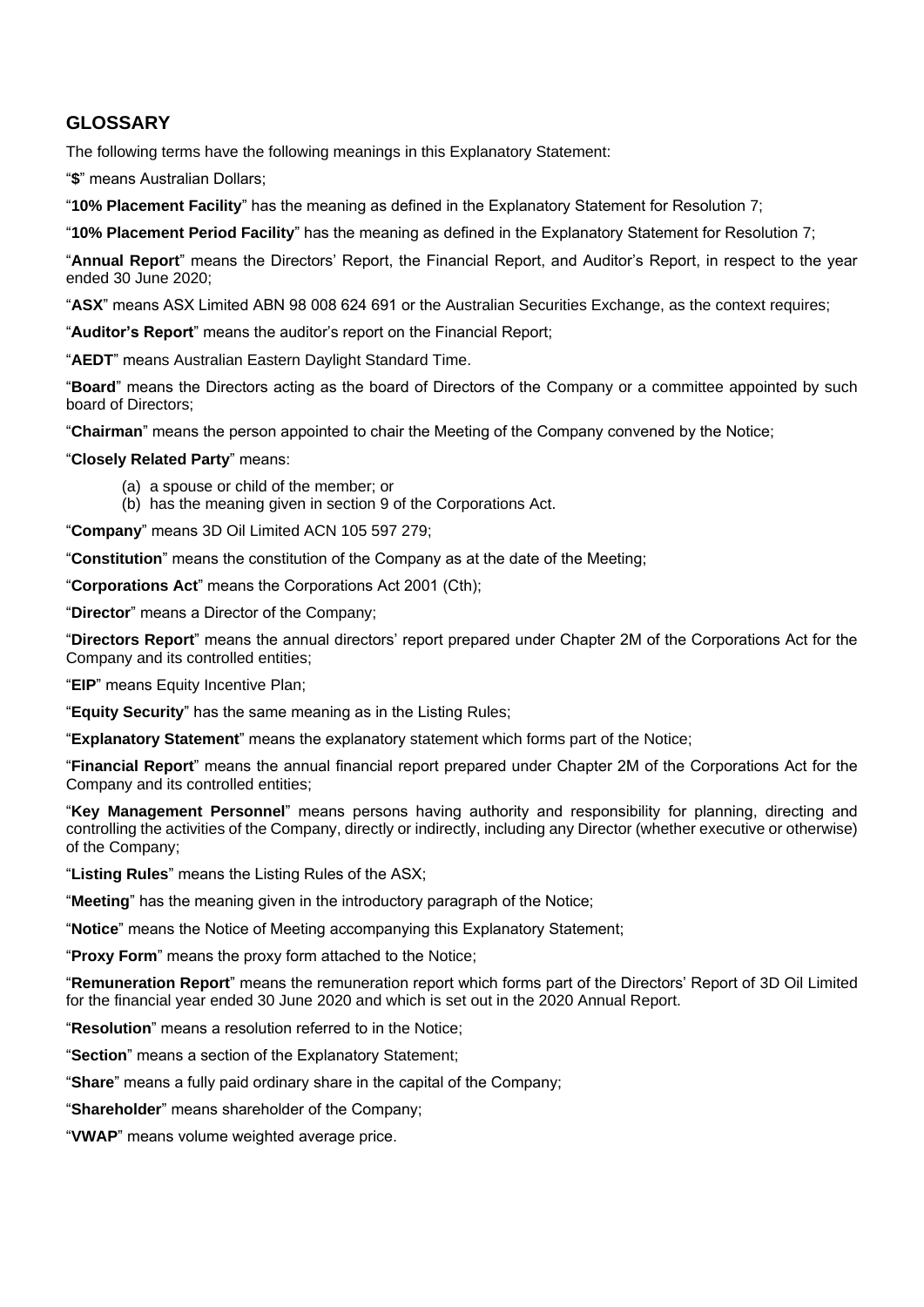### **ANNEXURE 1**

#### **Performance Rights Terms**

A summary of the terms of the Performance Rights are set out below:

- Each Performance Right gives the recipient the right to acquire one Share.
- The Performance Rights will generally have a maximum life of 3 years, such that if they are not exercised before the 3rd anniversary of their grant ("**Expiry Date**") they will generally lapse.
- The issue price for each Performance Right is \$Nil.
- Shares issued on exercise of the Performance Rights will rank equally with all existing Shares from the date of issue. The Company will apply for quotation of the Shares issued on the exercise of each Performance Right.
- The Performance Rights are not transferrable.
- The Performance Rights will not vest unless the Performance Hurdles have been achieved by the Performance Date.
- When a Performance Right vests, the Company will issue a vesting notification to the holder of the Performance Right.
- Clawback and Lapsing Conditions: Any Performance Rights which do not vest on the Performance Date shall lapse. In addition the Board will have the power to Clawback Performance Rights or any Shares issued on exercise of the Performance Rights in the sole and absolute discretion of the Board if any results that lead to the Performance Rights vesting are subsequently shown to have been materially misstated.
- Performance Rights do not give holders any right to participate in new issues of securities in the Company made to Shareholders generally or to participate in dividends unless the Performance Rights are exercised and the resultant Shares are issued prior to the record date to determine entitlements to the securities or dividend (as applicable).
- Performance Rights do not give holders any right to vote.
- In the event of any reconstruction (including consolidation, subdivision, reduction or return) of the issued capital of the Company:
	- the number of Performance Rights will be reconstructed (as appropriate) in a manner consistent with the Listing Rules but with the intention that such reconstruction will not result in any benefits being conferred on the Performance Right holder which are not conferred on Shareholders; and
	- subject to the provisions with respect to rounding of entitlements as sanctioned by a meeting of Shareholders approving a reconstruction of capital, in all other respects the terms for the exercise of the Performance Rights will remain unchanged.
- Performance Rights will also vest automatically upon a range of events generally constituting a change in control of the Company.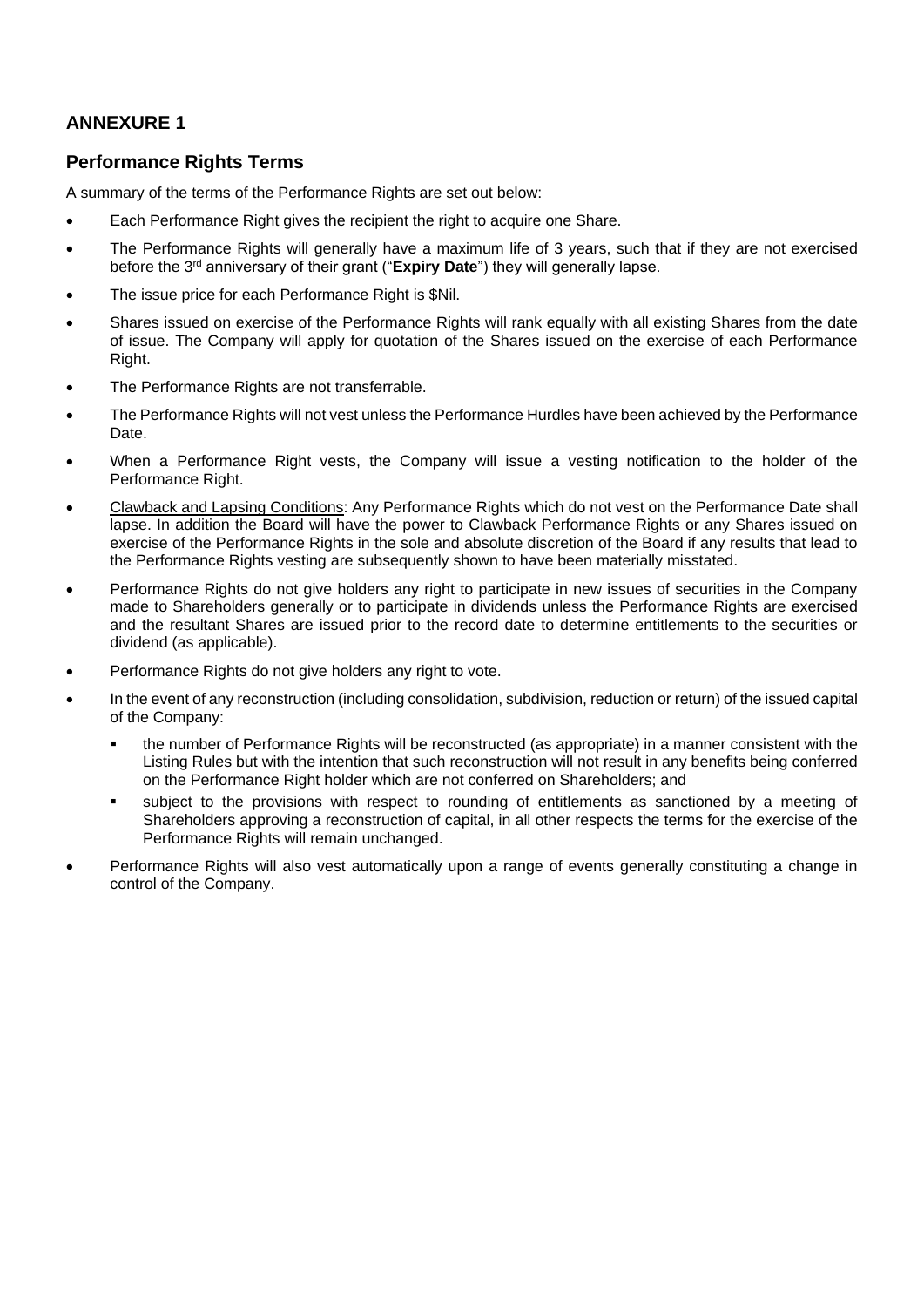

#### **Need assistance?**

**Phone:**

**Online:**



1300 850 505 (within Australia) +61 3 9415 4000 (outside Australia)

www.investorcentre.com/contact



#### **YOUR VOTE IS IMPORTANT**

For your proxy appointment to be effective it must be received by **3:00 PM (AEDT) on Sunday, 15 November 2020.**

## **Proxy Form**

#### **How to Vote on Items of Business Lodge your Proxy Form:**

All your securities will be voted in accordance with your directions.

#### **APPOINTMENT OF PROXY**

**Voting 100% of your holding:** Direct your proxy how to vote by marking one of the boxes opposite each item of business. If you do not mark a box your proxy may vote or abstain as they choose (to the extent permitted by law). If you mark more than one box on an item your vote will be invalid on that item.

**Voting a portion of your holding:** Indicate a portion of your voting rights by inserting the percentage or number of securities you wish to vote in the For, Against or Abstain box or boxes. The sum of the votes cast must not exceed your voting entitlement or 100%.

**Appointing a second proxy:** You are entitled to appoint up to two proxies to attend the meeting and vote on a poll. If you appoint two proxies you must specify the percentage of votes or number of securities for each proxy, otherwise each proxy may exercise half of the votes. When appointing a second proxy write both names and the percentage of votes or number of securities for each in Step 1 overleaf.

**A proxy need not be a securityholder of the Company.**

#### **SIGNING INSTRUCTIONS FOR POSTAL FORMS**

**Individual:** Where the holding is in one name, the securityholder must sign.

**Joint Holding:** Where the holding is in more than one name, all of the securityholders should sign.

Power of Attorney: If you have not already lodged the Power of Attorney with the registry, please attach a certified photocopy of the Power of Attorney to this form when you return it.

**Companies:** Where the company has a Sole Director who is also the Sole Company Secretary, this form must be signed by that person. If the company (pursuant to section 204A of the Corporations Act 2001) does not have a Company Secretary, a Sole Director can also sign alone. Otherwise this form must be signed by a Director jointly with either another Director or a Company Secretary. Please sign in the appropriate place to indicate the office held. Delete titles as applicable.

#### **PARTICIPATING IN THE MEETING**

#### **Corporate Representative**

If a representative of a corporate securityholder or proxy is to participate in the meeting you will need to provide the appropriate "Appointment of Corporate Representative". A form may be obtained from Computershare or online at www.investorcentre.com under the help tab, "Printable Forms".

#### **Online:**

Lodge your vote online at www.investorvote.com.au using your secure access information or use your mobile device to scan the personalised QR code.

Your secure access information is

**SRN/HIN: Control Number: 134631**

For Intermediary Online subscribers (custodians) go to www.intermediaryonline.com

**By Mail:**

Computershare Investor Services Pty Limited GPO Box 242 Melbourne VIC 3001 Australia

**By Fax:**

1800 783 447 within Australia or +61 3 9473 2555 outside Australia



**PLEASE NOTE:** For security reasons it is important that you keep your SRN/HIN confidential.